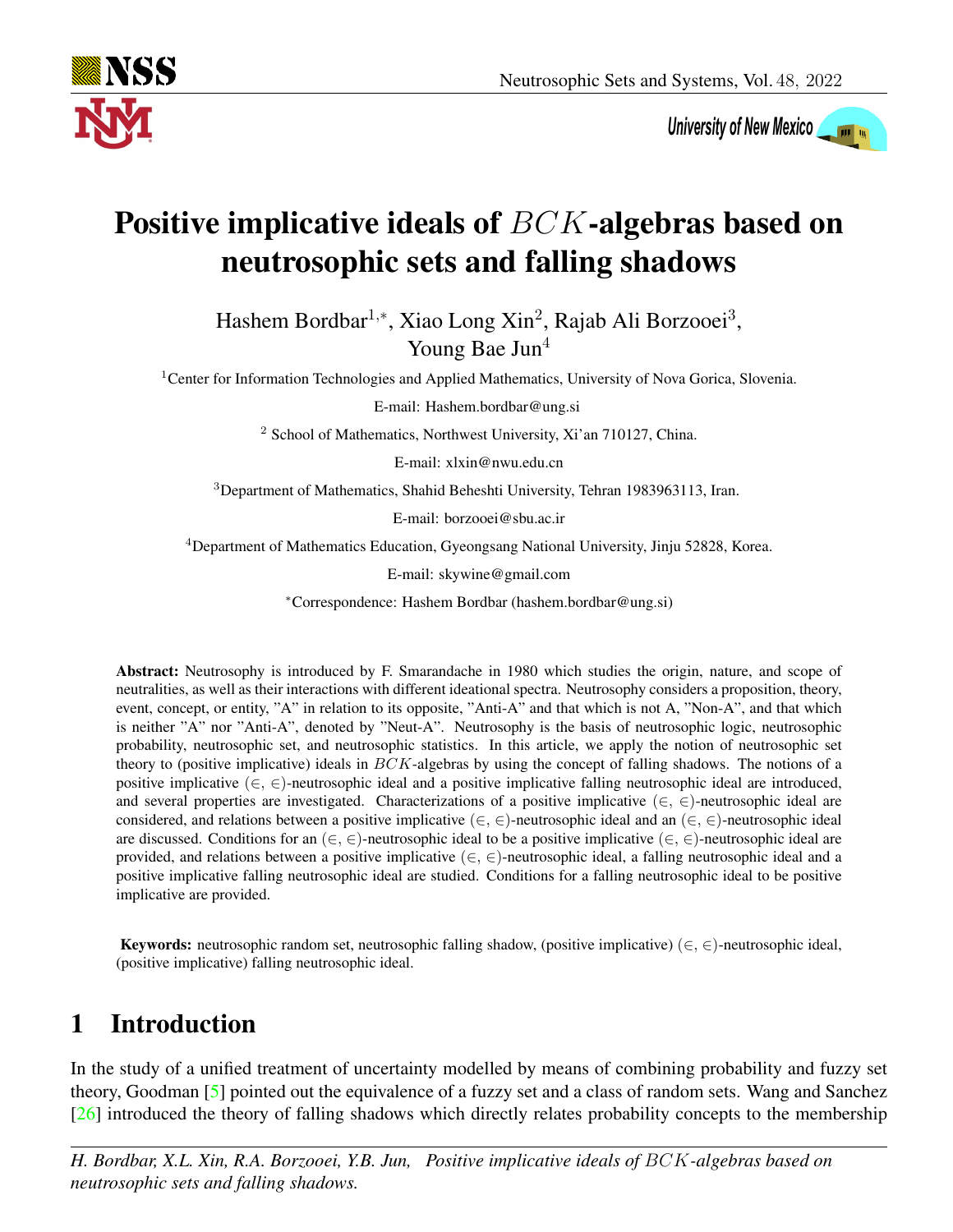$\ddot{\text{O}}$ ztürk studied neutrosophic subalgebras/ideals in  $BCK/BCI$ -algebras based on neutrosophic points (see [\[3\]](#page-20-4), function of fuzzy sets. Falling shadow representation theory shows us a method of selection relaid on the joint degree distributions. It is a reasonable and convenient approach for the theoretical development and the practical applications of fuzzy sets and fuzzy logics. The mathematical structure of the theory of falling shadows is formulated in [\[27\]](#page-21-1). Tan et al. [\[24,](#page-21-2) [25\]](#page-21-3) established a theoretical approach for defining a fuzzy inference relation and fuzzy set operations based on the theory of falling shadows. Neutrosophic set (NS) developed by Smarandache [\[20,](#page-20-1) [21,](#page-20-2) [22\]](#page-20-3) is a more general platform which extends the concepts of the classic set and fuzzy set, intuitionistic fuzzy set and interval valued intuitionistic fuzzy set. Neutrosophic set theory is applied to various part which is refered to the site http://fs.gallup.unm.edu/neutrosophy.htm. Jun, Bordbar, Borumand Saeid and [\[4\]](#page-20-5), [\[9\]](#page-20-6), [\[11\]](#page-20-7), [\[15\]](#page-20-8), [\[17\]](#page-20-9), [\[19\]](#page-20-10) and [\[23\]](#page-21-4)). It is a reasonable and convenient approach for the theoretical development and the practical applications of neutrosophic sets and neutrosophic logics. Jun et al. [\[12\]](#page-20-11) introduced the notion of neutrosophic random set and neutrosophic falling shadow. Using these notions, they introduced the concept of falling neutrosophic subalgebra and falling neutrosophic ideal in  $BCK/BCI$ -algebras, and investigated related properties. They discussed relations between falling neutrosophic subalgebra and falling neutrosophic ideal, and established a characterization of falling neutrosophic ideal [\[13\]](#page-20-12). Jun et al. [\[14\]](#page-20-13) introduced the concepts of a commutative  $(\in, \in)$ -neutrosophic ideal and a commutative falling neutrosophic ideal, and investigate several properties. They obtained characterizations of a commutative  $(\in, \in)$ -neutrosophic ideal, and discussed relations between a commutative ( $\in, \in$ )-neutrosophic ideal and an ( $\in, \in$ )-neutrosophic ideal. They provided conditions for an  $(\in, \in)$ -neutrosophic ideal to be a commutative  $(\in, \in)$ -neutrosophic ideal, and considered relations between a commutative  $(\in, \in)$ -neutrosophic ideal, a falling neutrosophic ideal and a commutative falling neutrosophic ideal. They also gave conditions for a falling neutrosophic ideal to be commutative [\[18\]](#page-20-14).

In this paper, we introduce the concepts of a positive implicative  $(\in, \in)$ -neutrosophic ideal and a positive implicative falling neutrosophic ideal, and investigate several properties. We obtain characterizations of a positive implicative ( $\in, \in$ )-neutrosophic ideal, and discuss relations between a positive implicative ( $\in, \in$ )neutrosophic ideal and an  $(\in, \in)$ -neutrosophic ideal. We provide conditions for an  $(\in, \in)$ -neutrosophic ideal to be a positive implicative  $(\in, \in)$ -neutrosophic ideal, and consider relations between a positive implicative (∈, ∈)-neutrosophic ideal, a falling neutrosophic ideal and a positive implicative falling neutrosophic ideal. We give conditions for a falling neutrosophic ideal to be positive implicative.

#### 2 Preliminaries

A  $BCK/BCI$ -algebra is an important class of logical algebras introduced by K. Iséki (see [\[6\]](#page-20-15) and [\[7\]](#page-20-16)) and was extensively investigated by several researchers.

By a BCI*-algebra*, we mean a set X with a special element 0 and a binary operation ∗ that satisfies the following conditions:

(I)  $(\forall x, y, z \in X)$   $(((x * y) * (x * z)) * (z * y) = 0),$ 

(II) 
$$
(\forall x, y \in X) ((x * (x * y)) * y = 0),
$$

- (III)  $(\forall x \in X) (x * x = 0),$
- (IV)  $(\forall x, y \in X)$   $(x * y = 0, y * x = 0 \Rightarrow x = y)$ .

If a  $BCI$ -algebra X satisfies the following identity: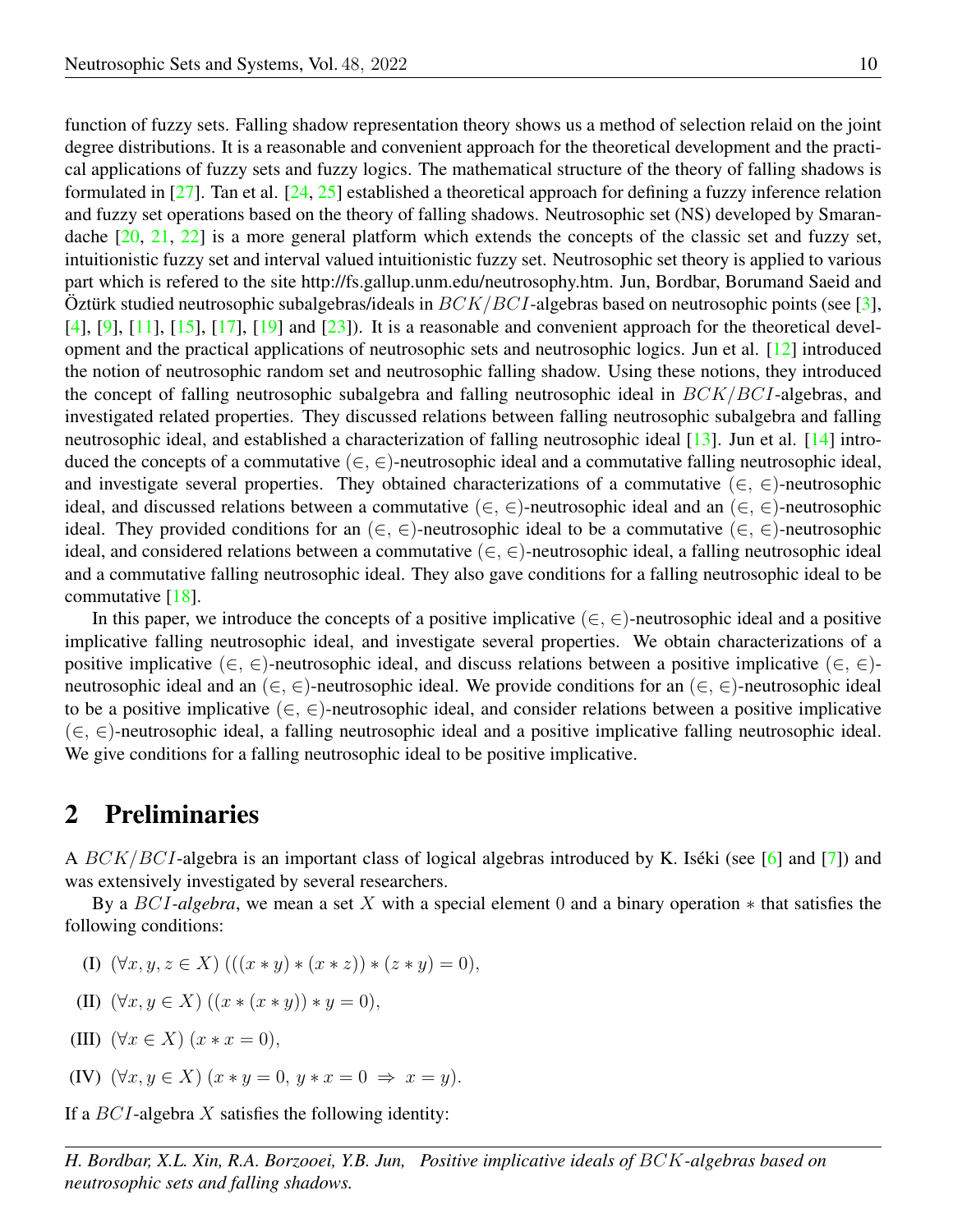(V)  $(\forall x \in X) (0 * x = 0),$ 

then X is called a BCK*-algebra.* Any BCK/BCI-algebra X satisfies the following conditions:

<span id="page-2-1"></span>
$$
(\forall x \in X) (x * 0 = x), \tag{2.1}
$$

$$
(\forall x, y, z \in X) (x \le y \Rightarrow x * z \le y * z, z * y \le z * x), \tag{2.2}
$$

$$
(\forall x, y, z \in X) ((x * y) * z = (x * z) * y),
$$
\n(2.3)

$$
(\forall x, y, z \in X) ((x * z) * (y * z) \le x * y)
$$
\n
$$
(2.4)
$$

where  $x \leq y$  if and only if  $x * y = 0$ . A BCK-algebra X is said to be *positive implicative* if the following assertion is valid.

$$
(\forall x, y, z \in X) ((x * z) * (y * z) = (x * y) * z).
$$
\n(2.5)

A nonempty subset S of a  $BCK/BCI$ -algebra X is called a *subalgebra* of X if  $x * y \in S$  for all  $x, y \in S$ . A subset I of a BCK/BCI-algebra X is called an *ideal* of X if it satisfies:

<span id="page-2-0"></span>
$$
0 \in I,\tag{2.6}
$$

<span id="page-2-2"></span>
$$
(\forall x \in X) (\forall y \in I) (x * y \in I \Rightarrow x \in I).
$$
\n
$$
(2.7)
$$

A subset I of a BCK-algebra X is called a *positive implicative ideal* (see [\[16\]](#page-20-17)) of X if it satisfies [\(2.6\)](#page-2-0) and

$$
(\forall x, y, z \in X) (((x * y) * z \in I, y * z \in I \Rightarrow x * z \in I).
$$
\n
$$
(2.8)
$$

Observe that every positive implicative ideal is an ideal, but the converse is not true (see [\[16\]](#page-20-17)). We refer the reader to the books  $[8, 16]$  $[8, 16]$  $[8, 16]$  for further information regarding  $BCK/BCI$ -algebras. For any family  $\{a_i \mid i \in \Lambda\}$  of real numbers, we define

$$
\bigvee \{a_i \mid i \in \Lambda\} := \sup \{a_i \mid i \in \Lambda\}
$$

and

$$
\bigwedge \{a_i \mid i \in \Lambda\} := \inf \{a_i \mid i \in \Lambda\}.
$$

If  $\Lambda = \{1, 2\}$ , we will also use  $a_1 \vee a_2$  and  $a_1 \wedge a_2$  instead of  $\bigvee \{a_i \mid i \in \Lambda\}$  and  $\bigwedge \{a_i \mid i \in \Lambda\}$ , respectively. Let X be a non-empty set. A *neutrosophic set* (NS) in X (see [\[21\]](#page-20-2)) is a structure of the form:

$$
A_{\sim} := \{ \langle x; A_T(x), A_I(x), A_F(x) \rangle \mid x \in X \}
$$

where  $A_T : X \to [0,1]$  is a truth membership function,  $A_I : X \to [0,1]$  is an indeterminate membership function, and  $A_F : X \to [0, 1]$  is a false membership function. For the sake of simplicity, we shall use the symbol  $A_{\sim} = (A_T, A_I, A_F)$  for the neutrosophic set

$$
A_{\sim} := \{ \langle x; A_T(x), A_I(x), A_F(x) \rangle \mid x \in X \}.
$$

Given a neutrosophic set  $A_{\sim} = (A_T, A_I, A_F)$  in a set  $X, \alpha, \beta \in (0, 1]$  and  $\gamma \in [0, 1)$ , we consider the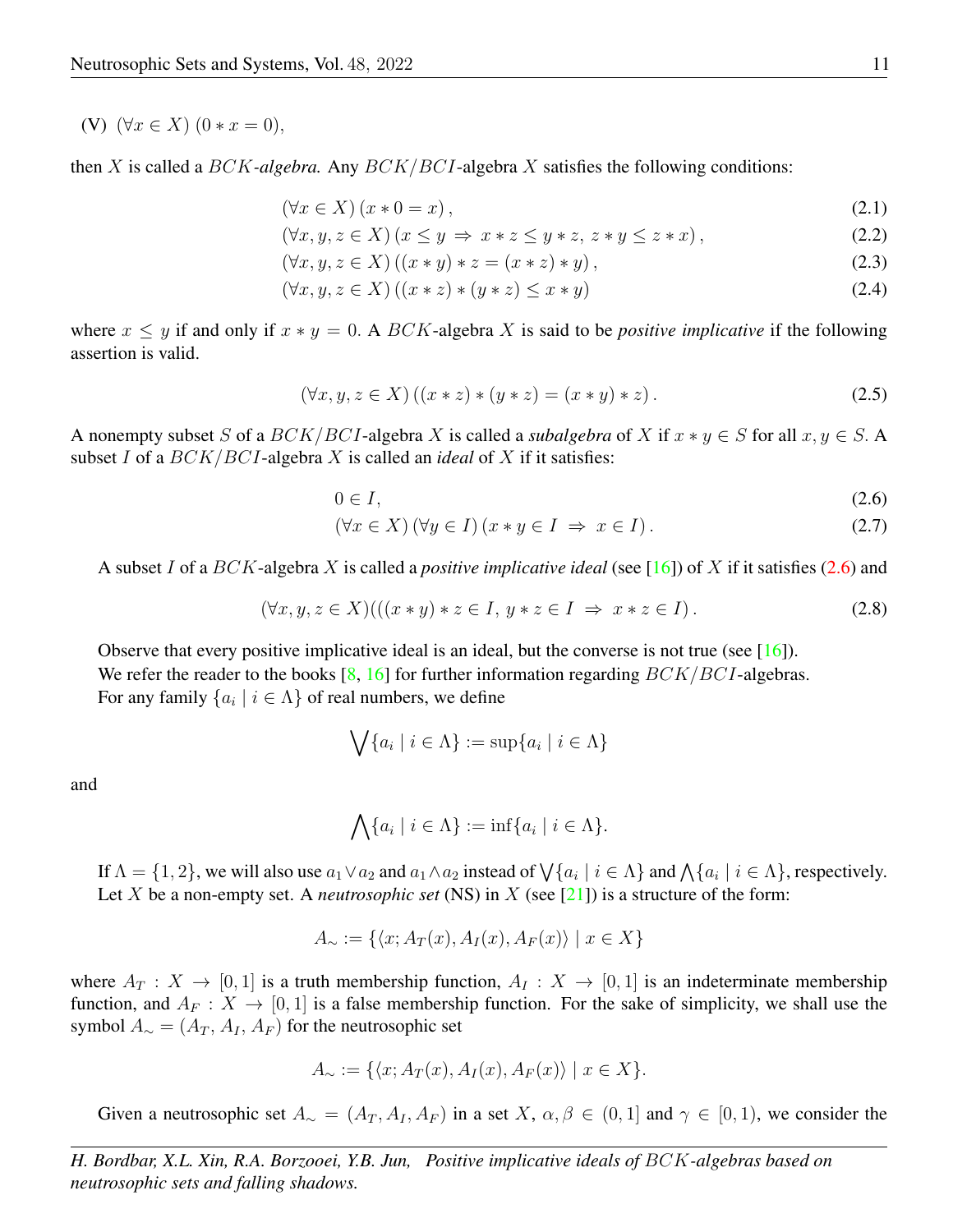following sets:

$$
T_{\in}(A_{\sim}; \alpha) := \{x \in X \mid A_T(x) \ge \alpha\},
$$
  
\n
$$
I_{\in}(A_{\sim}; \beta) := \{x \in X \mid A_I(x) \ge \beta\},
$$
  
\n
$$
F_{\in}(A_{\sim}; \gamma) := \{x \in X \mid A_F(x) \le \gamma\}.
$$

We say  $T_{\in}(A_{\sim}; \alpha)$ ,  $I_{\in}(A_{\sim}; \beta)$  and  $F_{\in}(A_{\sim}; \gamma)$  are *neutrosophic*  $\in$ *-subsets.* 

A neutrosophic set  $A_∼ = (A_T, A_I, A_F)$  in a  $BCK/BCI$ -algebra X is called an  $(∈, ∈)$ -neutrosophic *subalgebra* of X (see [\[9\]](#page-20-6)) if the following assertions are valid.

$$
(\forall x, y \in X) \left( \begin{array}{l} x \in T_{\in}(A_{\sim}; \alpha_{x}), \ y \in T_{\in}(A_{\sim}; \alpha_{y}) \Rightarrow x * y \in T_{\in}(A_{\sim}; \alpha_{x} \wedge \alpha_{y}), \\ x \in I_{\in}(A_{\sim}; \beta_{x}), \ y \in I_{\in}(A_{\sim}; \beta_{y}) \Rightarrow x * y \in I_{\in}(A_{\sim}; \beta_{x} \wedge \beta_{y}), \\ x \in F_{\in}(A_{\sim}; \gamma_{x}), \ y \in F_{\in}(A_{\sim}; \gamma_{y}) \Rightarrow x * y \in F_{\in}(A_{\sim}; \gamma_{x} \vee \gamma_{y}) \end{array} \right)
$$
(2.9)

for all  $\alpha_x, \alpha_y, \beta_x, \beta_y \in (0, 1]$  and  $\gamma_x, \gamma_y \in [0, 1)$ .

A neutrosophic set  $A_∼ = (A_T, A_I, A_F)$  in a  $BCK/BCI$ -algebra X is called an  $(∈, ∈)$ -neutrosophic *ideal* of  $X$  (see [\[19\]](#page-20-10)) if the following assertions are valid.

<span id="page-3-0"></span>
$$
(\forall x \in X) \left( \begin{array}{l} x \in T_{\in}(A_{\sim}; \alpha_{x}) \implies 0 \in T_{\in}(A_{\sim}; \alpha_{x}) \\ x \in I_{\in}(A_{\sim}; \beta_{x}) \implies 0 \in I_{\in}(A_{\sim}; \beta_{x}) \\ x \in F_{\in}(A_{\sim}; \gamma_{x}) \implies 0 \in F_{\in}(A_{\sim}; \gamma_{x}) \end{array} \right)
$$
(2.10)

and

$$
(\forall x, y \in X) \left( \begin{array}{c} x * y \in T_{\in}(A_{\sim}; \alpha_x), \ y \in T_{\in}(A_{\sim}; \alpha_y) \Rightarrow x \in T_{\in}(A_{\sim}; \alpha_x \wedge \alpha_y) \\ x * y \in I_{\in}(A_{\sim}; \beta_x), \ y \in I_{\in}(A_{\sim}; \beta_y) \Rightarrow x \in I_{\in}(A_{\sim}; \beta_x \wedge \beta_y) \\ x * y \in F_{\in}(A_{\sim}; \gamma_x), \ y \in F_{\in}(A_{\sim}; \gamma_y) \Rightarrow x \in F_{\in}(A_{\sim}; \gamma_x \vee \gamma_y) \end{array} \right)
$$
(2.11)

for all  $\alpha_x, \alpha_y, \beta_x, \beta_y \in (0, 1]$  and  $\gamma_x, \gamma_y \in [0, 1)$ .

In what follows, let X and  $\mathcal{P}(X)$  denote a  $BCK/BCI$ -algebra and the power set of X, respectively, unless otherwise specified.

For each  $x \in X$  and  $D \in \mathcal{P}(X)$ , let

$$
\bar{x} := \{ C \in \mathcal{P}(X) \mid x \in C \},\tag{2.12}
$$

and

$$
\bar{D} := \{\bar{x} \mid x \in D\}.\tag{2.13}
$$

An ordered pair  $(\mathcal{P}(X), \mathcal{B})$  is said to be a *hyper-measurable structure* on X if B is a  $\sigma$ -field in  $\mathcal{P}(X)$  and  $X \subseteq \mathcal{B}$ .

Given a probability space  $(\Omega, \mathcal{A}, P)$  and a hyper-measurable structure  $(\mathcal{P}(X), \mathcal{B})$  on X, a *neutrosophic random set* on X (see [\[12\]](#page-20-11)) is defined to be a triple  $\xi := (\xi_T, \xi_I, \xi_F)$  in which  $\xi_T, \xi_I$  and  $\xi_F$  are mappings from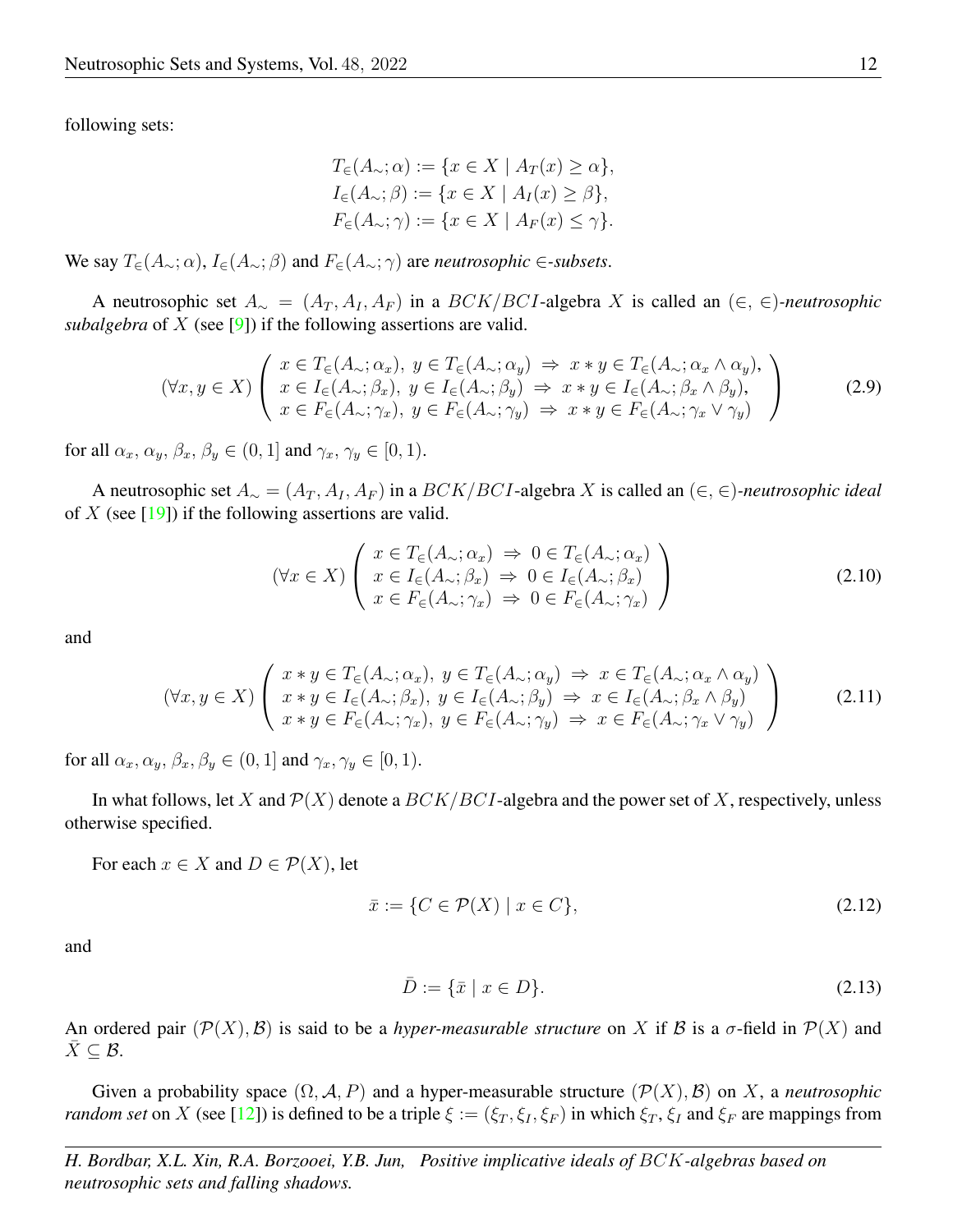$\Omega$  to  $\mathcal{P}(X)$  which are A-B measurables, that is,

$$
(\forall C \in \mathcal{B}) \left( \begin{array}{l} \xi_T^{-1}(C) = \{ \omega_T \in \Omega \mid \xi_T(\omega_T) \in C \} \in \mathcal{A} \\ \xi_I^{-1}(C) = \{ \omega_I \in \Omega \mid \xi_I(\omega_I) \in C \} \in \mathcal{A} \\ \xi_F^{-1}(C) = \{ \omega_F \in \Omega \mid \xi_F(\omega_F) \in C \} \in \mathcal{A} \end{array} \right). \tag{2.14}
$$

Given a neutrosophic random set  $\xi := (\xi_T, \xi_I, \xi_F)$  on X, consider functions:

$$
\tilde{H}_T: X \to [0, 1], \ x_T \mapsto P(\omega_T \mid x_T \in \xi_T(\omega_T)),
$$
  
\n
$$
\tilde{H}_I: X \to [0, 1], \ x_I \mapsto P(\omega_I \mid x_I \in \xi_I(\omega_I)),
$$
  
\n
$$
\tilde{H}_F: X \to [0, 1], \ x_F \mapsto 1 - P(\omega_F \mid x_F \in \xi_F(\omega_F)).
$$

Then  $\tilde{H} := (\tilde{H}_T, \tilde{H}_I, \tilde{H}_F)$  is a neutrosophic set on X, and we call it a *neutrosophic falling shadow* (see [\[12\]](#page-20-11)) of  $\tilde{H} := (\tilde{H}_T, \tilde{H}_I, \tilde{H}_F).$ of the neutrosophic random set  $\xi := (\xi_T, \xi_I, \xi_F)$ , and  $\xi := (\xi_T, \xi_I, \xi_F)$  is called a *neutrosophic cloud* (see [\[12\]](#page-20-11))

and m is the usual Lebesgue measure. Let  $\tilde{H} := (\tilde{H}_T, \tilde{H}_I, \tilde{H}_F)$  be a neutrosophic set in X. Then a triple For example, consider a probability space  $(\Omega, \mathcal{A}, P) = ([0, 1], \mathcal{A}, m)$  where  $\mathcal{A}$  is a Borel field on  $[0, 1]$  $\xi := (\xi_T, \xi_I, \xi_F)$  in which

<span id="page-4-0"></span>
$$
\xi_T : [0,1] \to \mathcal{P}(X), \alpha \mapsto T_{\in}(\tilde{H}; \alpha),
$$
  
\n
$$
\xi_I : [0,1] \to \mathcal{P}(X), \beta \mapsto I_{\in}(\tilde{H}; \beta),
$$
  
\n
$$
\xi_F : [0,1] \to \mathcal{P}(X), \gamma \mapsto F_{\in}(\tilde{H}; \gamma)
$$

is a neutrosophic random set and  $\xi := (\xi_T, \xi_I, \xi_F)$  is a neutrosophic cloud of  $\tilde{H} := (\tilde{H}_T, \tilde{H}_I, \tilde{H}_F)$ . We will call  $\xi := (\xi_T, \xi_I, \xi_F)$  defined above as the *neutrosophic cut-cloud* (see [\[12\]](#page-20-11)) of  $\tilde{H} := (\tilde{H}_T, \tilde{H}_I, \tilde{H}_F)$ .

shadow  $\tilde{H} := (\tilde{H}_T, \tilde{H}_I, \tilde{H}_F)$  of  $\xi := (\xi_T, \xi_I, \xi_F)$  is called a *falling neutrosophic subalgebra* (resp., *falling* Let  $(\Omega, \mathcal{A}, P)$  be a probability space and let  $\xi := (\xi_T, \xi_I, \xi_F)$  be a neutrosophic random set on X. If  $\xi_T(\omega_T)$ ,  $\xi_I(\omega_I)$  and  $\xi_F(\omega_F)$  are subalgebras (resp., ideals) of X for all  $\omega_T$ ,  $\omega_I$ ,  $\omega_F \in \Omega$ , then the neutrosophic falling *neutrosophic ideal*) of X (see [\[12\]](#page-20-11)).

#### 3 Positive implicative  $(\in, \in)$ -neutrosophic ideals

**Definition 3.1.** A neutrosophic set  $A_ ∼ = (A_T, A_I, A_F)$  in a  $BCK$ -algebra X is called a *positive implicative* (∈, ∈)*-neutrosophic ideal* of X if it satisfies the condition [\(2.10\)](#page-3-0) and

$$
(x * y) * z \in T_{\epsilon}(A_{\sim}; \alpha_x), y * z \in T_{\epsilon}(A_{\sim}; \alpha_y) \Rightarrow x * z \in T_{\epsilon}(A_{\sim}; \alpha_x \wedge \alpha_y)
$$
  
\n
$$
(x * y) * z \in I_{\epsilon}(A_{\sim}; \beta_x), y * z \in I_{\epsilon}(A_{\sim}; \beta_y) \Rightarrow x * z \in I_{\epsilon}(A_{\sim}; \beta_x \wedge \beta_y)
$$
  
\n
$$
(x * y) * z \in F_{\epsilon}(A_{\sim}; \gamma_x), y * z \in F_{\epsilon}(A_{\sim}; \gamma_y) \Rightarrow x * z \in F_{\epsilon}(A_{\sim}; \gamma_x \vee \gamma_y)
$$
  
\n(3.1)

for all  $x, y, z \in X$ ,  $\alpha_x, \alpha_y, \beta_x, \beta_y \in (0, 1]$  and  $\gamma_x, \gamma_y \in [0, 1)$ .

**Example 3.2.** Consider a set  $X = \{0, 1, 2, 3, 4\}$  $X = \{0, 1, 2, 3, 4\}$  $X = \{0, 1, 2, 3, 4\}$  with the binary operation  $*$  which is given in Table 1 Then  $(X; *, 0)$  is a BCK-algebra (see [\[16\]](#page-20-17)). Let  $A_{\sim} = (A_T, A_I, A_F)$  be a neutrosophic set in X defined by Table [2](#page-5-1)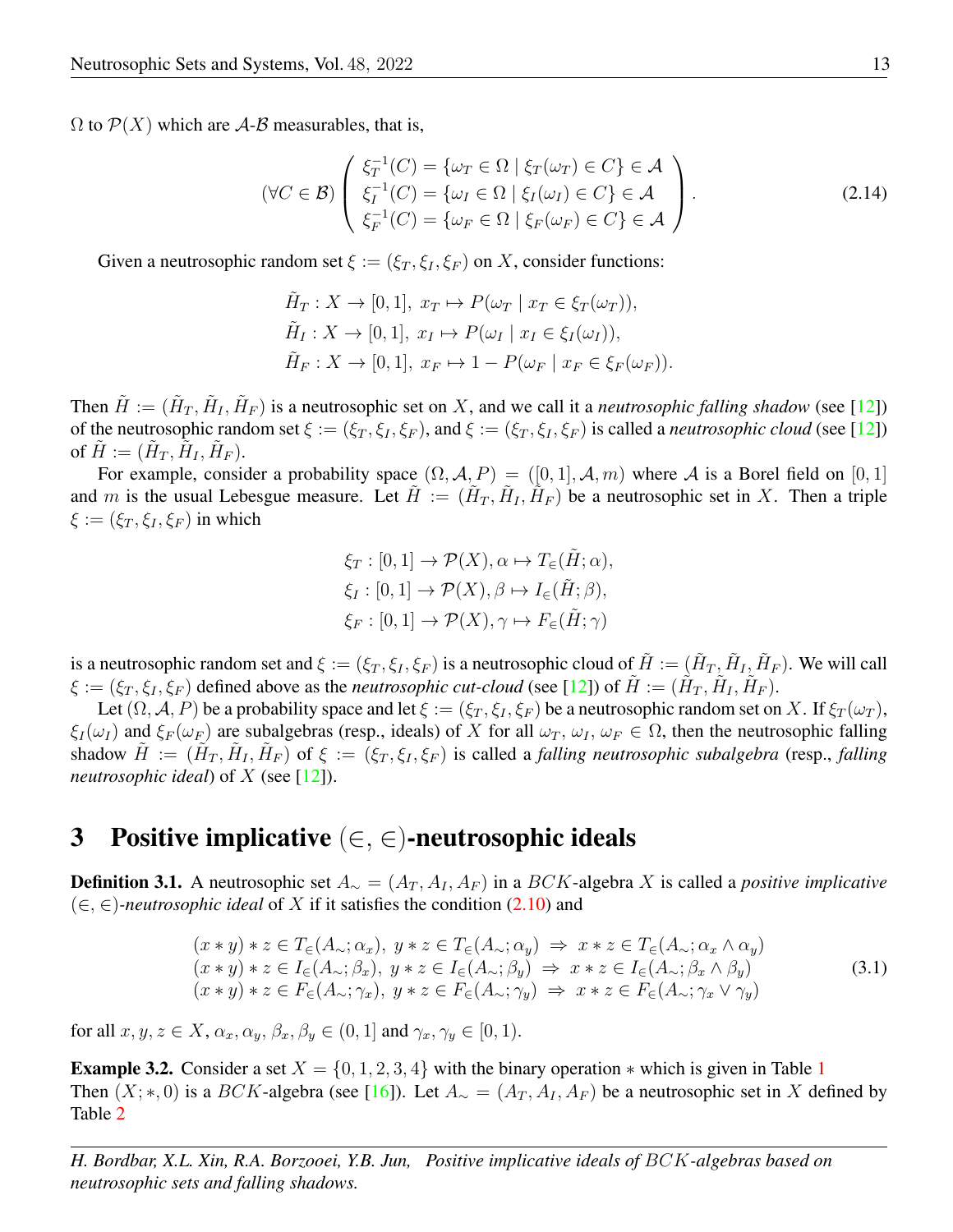| $\ast$         |                             |                             | $\mathcal{D}$ | 3 |                |
|----------------|-----------------------------|-----------------------------|---------------|---|----------------|
| $\overline{0}$ |                             |                             |               |   | $\theta$       |
|                |                             |                             |               |   | $\overline{0}$ |
| $\overline{2}$ | $\mathcal{D}_{\mathcal{L}}$ | $\mathcal{D}_{\mathcal{L}}$ | 0             |   | $\sqrt{2}$     |
| 3              | $\mathbf{Q}$                | $\mathcal{R}$               | $\mathcal{R}$ |   | 3              |
|                |                             |                             |               |   | $\overline{0}$ |

<span id="page-5-0"></span>Table 1: Cayley table for the binary operation "∗"

<span id="page-5-1"></span>Table 2: Tabular representation of  $A_{\sim} = (A_T, A_I, A_F)$ 

| Х              | $A_T(x)$ | $A_I(x)$ | $A_F(x)$ |
|----------------|----------|----------|----------|
| $\overline{0}$ | 0.8      | 0.6      | 0.1      |
|                | 0.7      | 0.6      | 0.4      |
| $\overline{2}$ | 0.6      | 0.5      | 0.4      |
| 3              | 0.4      | 0.2      | 0.6      |
|                | 0.2      | 0.3      | 0.9      |

Routine calculations show that  $A_ \sim = (A_T, A_I, A_F)$  is a positive implicative (∈, ∈)-neutrosophic ideal of X.

<span id="page-5-4"></span>**Theorem 3.3.** Every positive implicative  $(\in, \in)$ -neutrosophic ideal of a BCK-algebra X is an  $(\in, \in)$ *neutrosophic ideal of* X*.*

*Proof.* It is clear by taking  $z = 0$  in [\(3.1\)](#page-4-0) and using [\(2.1\)](#page-2-1).

<span id="page-5-5"></span>**Theorem 3.4.** For a neutrosophic set  $A_{\sim} = (A_T, A_I, A_F)$  in a BCK-algebra X, the following are equivalent.

- (1) *The non-empty* ∈*-subsets* T∈(A∼; α)*,* I∈(A∼; β) *and* F∈(A∼; γ) *are positive implicative ideals of* X *for all*  $\alpha, \beta \in (0, 1]$  *and*  $\gamma \in [0, 1)$ *.*
- (2)  $A_{\sim} = (A_T, A_I, A_F)$  *satisfies the following assertions.*

$$
(\forall x \in X) \left( A_T(0) \ge A_T(x), A_I(0) \ge A_I(x), A_F(0) \le A_F(x) \right) \tag{3.2}
$$

*and*

$$
(\forall x, y, z \in X) \left( \begin{array}{c} A_T(x \ast z) \ge A_T((x \ast y) \ast z) \land A_T(y \ast z) \\ A_I(x \ast z) \ge A_I((x \ast y) \ast z) \land A_I(y \ast z) \\ A_F(x \ast z) \le A_F((x \ast y) \ast z) \lor A_F(y \ast z) \end{array} \right)
$$
(3.3)

*Proof.* Assume that the non-empty ∈-subsets  $T_{\epsilon}(A_{\sim}; \alpha)$ ,  $I_{\epsilon}(A_{\sim}; \beta)$  and  $F_{\epsilon}(A_{\sim}; \gamma)$  are positive implicative ideals of X for all  $\alpha, \beta \in (0, 1]$  and  $\gamma \in [0, 1)$ . If  $A_T(0) < A_T(a)$  for some  $a \in X$ , then  $a \in T_{\epsilon}(A_{\sim}; A_T(a))$ and  $0 \notin T_{\epsilon}(A_{\sim}; A_T(a))$ . This is a contradiction, and so  $A_T(0) \geq A_T(x)$  for all  $x \in X$ . Similarly,  $A_T(0) \geq$  $A_I(x)$  for all  $x \in X$ . Suppose that  $A_F(0) > A_F(a)$  for some  $a \in X$ . Then  $a \in F_{\epsilon}(A_{\sim}; A_F(a))$  and

*H. Bordbar, X.L. Xin, R.A. Borzooei, Y.B. Jun, Positive implicative ideals of* BCK*-algebras based on neutrosophic sets and falling shadows.*

<span id="page-5-3"></span><span id="page-5-2"></span> $\Box$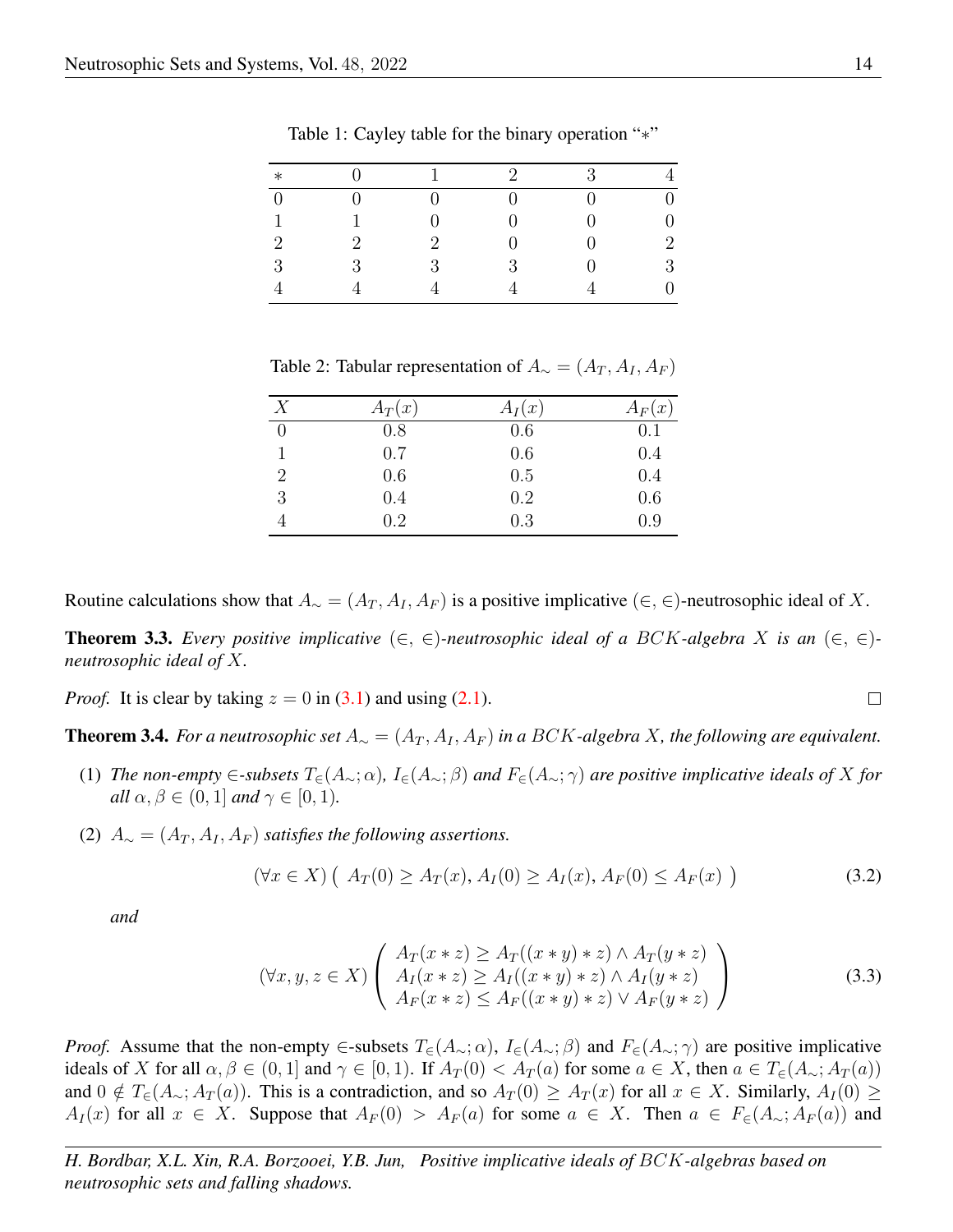$0 \notin F_{\epsilon}(A_{\sim}; A_F(a))$ . This is a contradiction, and thus  $A_F(0) \leq A_F(x)$  for all  $x \in X$ . Therefore [\(3.2\)](#page-5-2) is valid. Assume that there exist  $a, b, c \in X$  such that

$$
A_T(a*c) < A_T((a*b)*c) \land A_T(b*c).
$$

Taking  $\alpha := A_T((a * b) * c) \wedge A_T(b * c)$  implies that  $(a * b) * c \in T_{\epsilon}(A_{\sim}; \alpha)$  and  $b * c \in T_{\epsilon}(A_{\sim}; \alpha)$  but  $a * c \notin T_{\in}(A_{\sim}; \alpha)$ , which is a contradiction. Hence

$$
A_T(x * z) \ge A_T((x * y) * z) \land A_T(y * z)
$$

for all  $x, y, z \in X$ . By the similar way, we can verify that

$$
A_I(x * z) \ge A_I((x * y) * z) \wedge A_I(y * z)
$$

for all  $x, y, z \in X$ . Now suppose there are  $x, y, z \in X$  such that

$$
A_F(x * z) > A_F((x * y) * z) \lor A_F(y * z) := \gamma.
$$

Then  $(x * y) * z \in F_{\epsilon}(A_{\sim}; \gamma)$  and  $y * z \in F_{\epsilon}(A_{\sim}; \gamma)$  but  $x * z \notin F_{\epsilon}(A_{\sim}; \gamma)$ , a contradiction. Thus

$$
A_F(x * z) \le A_F((x * y) * z) \vee A_F(y * z)
$$

for all  $x, y, z \in X$ .

Conversely, let  $A_{\sim} = (A_T, A_I, A_F)$  be a neutrosophic set in X satisfying two conditions [\(3.2\)](#page-5-2) and [\(3.3\)](#page-5-3). Assume that  $T_{\epsilon}(A_{\sim};\alpha)$ ,  $I_{\epsilon}(A_{\sim};\beta)$  and  $F_{\epsilon}(A_{\sim};\gamma)$  are nonempty for  $\alpha, \beta \in (0,1]$  and  $\gamma \in [0,1)$ . Let  $x \in$  $T_{\epsilon}(A_{\sim};\alpha)$ ,  $a \in I_{\epsilon}(A_{\sim};\beta)$  and  $u \in F_{\epsilon}(A_{\sim};\gamma)$  for  $\alpha, \beta \in (0,1]$  and  $\gamma \in [0,1)$ . Then  $A_T(0) \geq A_T(x) \geq \alpha$ ,  $A_I(0) \ge A_I(a) \ge \beta$ , and  $A_F(0) \le A_F(u) \le \gamma$  by [\(3.2\)](#page-5-2). It follows that  $0 \in T_{\epsilon}(A_{\sim}; \alpha)$ ,  $0 \in I_{\epsilon}(A_{\sim}; \beta)$  and  $0 \in F_{\epsilon}(A_{\sim};\gamma)$ . Let  $a, b, c \in X$  be such that  $(a * b) * c \in T_{\epsilon}(A_{\sim};\alpha)$  and  $b * c \in T_{\epsilon}(A_{\sim};\alpha)$  for  $\alpha \in (0,1]$ . Then

$$
A_T(a*c) \ge A_T((a*b)*c) \land A_T(b*c) \ge \alpha
$$

by [\(3.3\)](#page-5-3), and so  $a * c \in T_{\epsilon}(A_{\sim}; \alpha)$ . If  $(x * y) * z \in I_{\epsilon}(A_{\sim}; \beta)$  and  $y * z \in I_{\epsilon}(A_{\sim}; \beta)$  for all  $x, y, z \in X$  and  $\beta \in (0,1]$ , then  $A_I((x * y) * z) \ge \beta$  and  $A_I(y * z) \ge \beta$ . Hence the condition [\(3.3\)](#page-5-3) implies that

$$
A_I(x * z) \ge A_I((x * y) * z) \wedge A_I(y * z) \ge \beta,
$$

that is,  $x * z \in I_{\in}(A_{\sim}; \beta)$ . Finally, suppose that  $(x * y) * z \in F_{\in}(A_{\sim}; \gamma)$  and  $y * z \in F_{\in}(A_{\sim}; \gamma)$  for all  $x, y, z \in X$  and  $\gamma \in (0, 1]$ . Then  $A_F((x * y) * z) \leq \gamma$  and  $A_F(y * z) \leq \gamma$ , which imply from the condition [\(3.3\)](#page-5-3) that

$$
A_F(x * z) \le A_F((x * y) * z) \lor A_F(y * z) \le \gamma.
$$

Hence  $x * z \in F_{\epsilon}(A_{\sim}; \gamma)$ . Therefore the non-empty ∈-subsets  $T_{\epsilon}(A_{\sim}; \alpha)$ ,  $I_{\epsilon}(A_{\sim}; \beta)$  and  $F_{\epsilon}(A_{\sim}; \gamma)$  are positive implicative ideals of X for all  $\alpha, \beta \in (0, 1]$  and  $\gamma \in [0, 1)$ .  $\Box$ 

<span id="page-6-0"></span>**Theorem 3.5.** Let  $A_{\sim} = (A_T, A_I, A_F)$  be a neutrosophic set in a BCK-algebra X. Then  $A_{\sim} = (A_T, A_I, A_F)$ *is* a positive implicative  $(\in, \in)$ -neutrosophic ideal of X if and only if the non-empty neutrosophic  $\in$ -subsets  $T_{\epsilon}(A_{\sim}; \alpha)$ ,  $I_{\epsilon}(A_{\sim}; \beta)$  *and*  $F_{\epsilon}(A_{\sim}; \gamma)$  *are positive implicative ideals of* X *for all*  $\alpha, \beta \in (0, 1]$  *and*  $\gamma \in [0, 1)$ *.*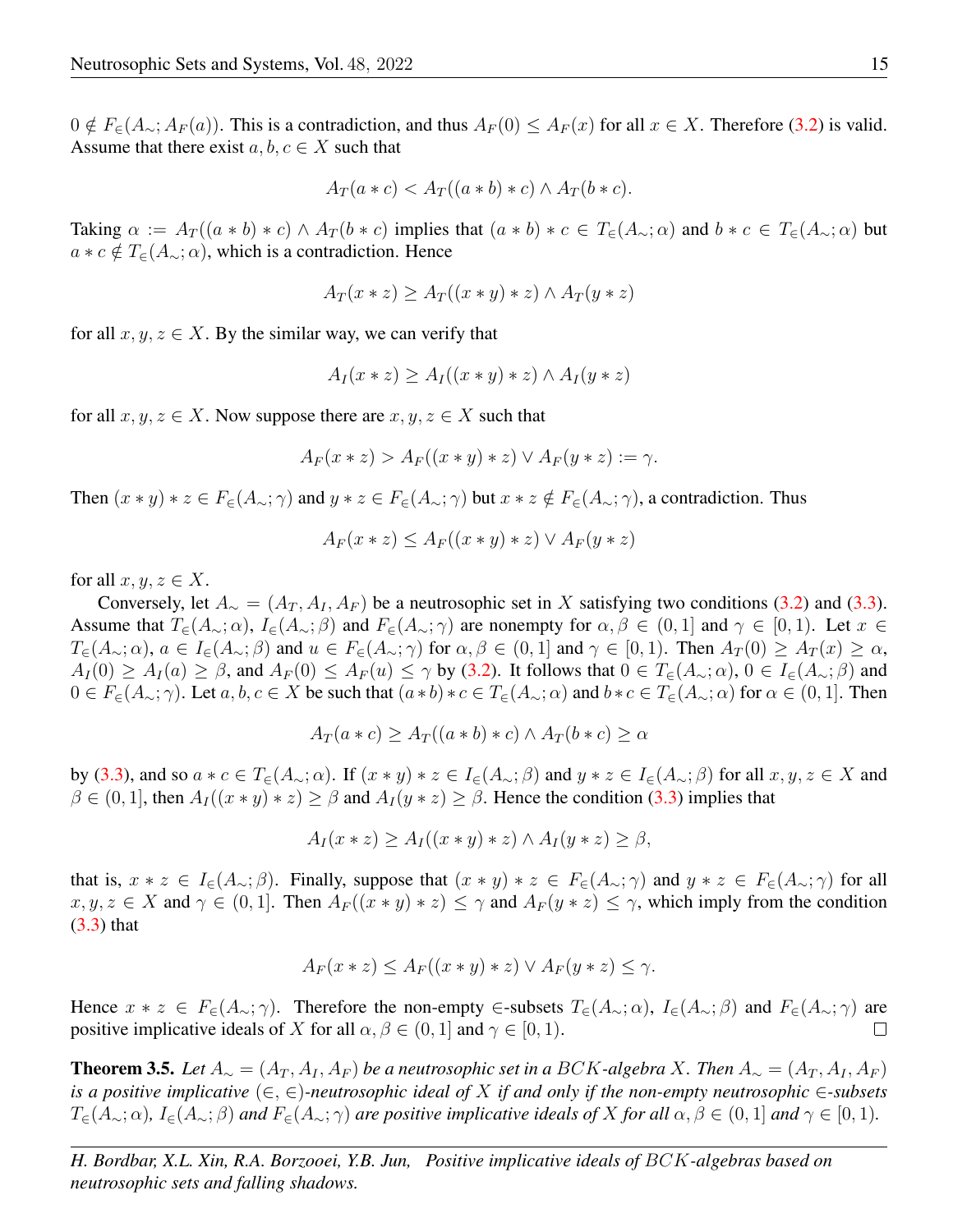*Proof.* Let  $A_{\sim} = (A_T, A_I, A_F)$  be a positive implicative  $(\in, \in)$ -neutrosophic ideal of X and assume that  $T_{\epsilon}(A_{\sim};\alpha)$ ,  $I_{\epsilon}(A_{\sim};\beta)$  and  $F_{\epsilon}(A_{\sim};\gamma)$  are nonempty for  $\alpha, \beta \in (0,1]$  and  $\gamma \in [0,1)$ . Then there exist  $x, y, z \in$ X such that  $x \in T_{\epsilon}(A_{\sim}; \alpha)$ ,  $y \in I_{\epsilon}(A_{\sim}; \beta)$  and  $z \in F_{\epsilon}(A_{\sim}; \gamma)$ . It follows from [\(2.10\)](#page-3-0) that  $0 \in T_{\epsilon}(A_{\sim}; \alpha)$ ,  $0 \in I_{\epsilon}(A_{\sim};\beta)$  and  $0 \in F_{\epsilon}(A_{\sim};\gamma)$ . Let  $x, y, z, a, b, c, u, v, w \in X$  be such that  $(x * y) * z \in T_{\epsilon}(A_{\sim};\alpha)$ ,  $y * z \in T_{\epsilon}(A_{\sim}; \alpha)$ ,  $(a * b) * c \in I_{\epsilon}(A_{\sim}; \beta)$ ,  $b * c \in I_{\epsilon}(A_{\sim}; \beta)$ ,  $(u * v) * w \in F_{\epsilon}(A_{\sim}; \gamma)$  and  $v * w \in F_{\epsilon}(A_{\sim}; \gamma)$ . Then  $x * z \in T_{\epsilon}(A_{\sim}; \alpha \wedge \alpha) = T_{\epsilon}(A_{\sim}; \alpha), a * c \in I_{\epsilon}(A_{\sim}; \beta \wedge \beta) = I_{\epsilon}(A_{\sim}; \beta),$  and  $u * w \in F_{\epsilon}(A_{\sim}; \gamma \vee \gamma) =$  $F_{\epsilon}(A_{\sim};\gamma)$  by [\(3.1\)](#page-4-0). Hence the non-empty neutrosophic ∈-subsets  $T_{\epsilon}(A_{\sim};\alpha)$ ,  $I_{\epsilon}(A_{\sim};\beta)$  and  $F_{\epsilon}(A_{\sim};\gamma)$  are positive implicative ideals of X for all  $\alpha, \beta \in (0, 1]$  and  $\gamma \in [0, 1)$ .

Conversely, let  $A_\sim = (A_T, A_I, A_F)$  be a neutrosophic set in X for which  $T_\in (A_\sim; \alpha)$ ,  $I_\in (A_\sim; \beta)$  and  $F_{\epsilon}(A_{\sim};\gamma)$  are nonempty and are positive implicative ideals of X for all  $\alpha, \beta \in (0,1]$  and  $\gamma \in [0,1)$ . Obviously, [\(2.10\)](#page-3-0) is valid. Let  $x, y, z \in X$  and  $\alpha_x, \alpha_y \in (0, 1]$  be such that  $(x*y)*z \in T_{\in}(A_{\sim}; \alpha_x)$  and  $y*z \in T_{\in}(A_{\sim}; \alpha_y)$ . Then  $(x * y) * z \in T_{\epsilon}(A_{\sim}; \alpha)$  and  $y * z \in T_{\epsilon}(A_{\sim}; \alpha)$  where  $\alpha = \alpha_x \wedge \alpha_y$ . Since  $T_{\epsilon}(A_{\sim}; \alpha)$  is a positive implicative ideal of X, it follows that  $x * z \in T_{\epsilon}(A_{\sim}; \alpha) = T_{\epsilon}(A_{\sim}; \alpha_x \wedge \alpha_y)$ . Similarly, if  $(x * y) * z \in$  $I_{\epsilon}(A_{\sim};\beta_x)$  and  $y * z \in I_{\epsilon}(A_{\sim};\beta_y)$  for all  $x, y, z \in X$  and  $\beta_x, \beta_y \in (0,1]$ , then  $x * z \in I_{\epsilon}(A_{\sim};\beta_x \wedge \beta_y)$ . Now, suppose that  $(x * y) * z \in F_{\epsilon}(A_{\sim}; \gamma_x)$  and  $y * z \in F_{\epsilon}(A_{\sim}; \gamma_y)$  for all  $x, y, z \in X$  and  $\gamma_x, \gamma_y \in [0, 1)$ . Then  $(x*y)*z \in F_{\in}(A_{\sim};\gamma)$  and  $y*z \in F_{\in}(A_{\sim};\gamma)$  where  $\gamma = \gamma_x \vee \gamma_y$ . Hence  $x*z \in F_{\in}(A_{\sim};\gamma) = F_{\in}(A_{\sim};\gamma_x \vee \gamma_y)$ since  $F_{\epsilon}(A_{\sim};\gamma)$  is a positive implicative ideal of X. Therefore  $A_{\sim} = (A_T, A_I, A_F)$  is a positive implicative  $(\in, \in)$ -neutrosophic ideal of X.  $\Box$ 

**Corollary 3.6.** Let  $A_∼ = (A_T, A_I, A_F)$  be a neutrosophic set in a BCK-algebra X. Then  $A_∼ = (A_T, A_I, A_F)$ is a positive implicative  $(\in, \in)$ -neutrosophic ideal of X if and only if it satisfies two conditions [\(3.2\)](#page-5-2) and [\(3.3\)](#page-5-3).

<span id="page-7-0"></span>**Lemma 3.7** ([\[18\]](#page-20-14)). *Every* (∈, ∈)-neutrosophic ideal  $A_∼ = (A_T, A_I, A_F)$  of a BCK/BCI-algebra X satisfies *the following assertion.*

<span id="page-7-3"></span>
$$
(\forall x, y \in X) \left( x \le y \implies \begin{cases} A_T(x) \ge A_T(y) \\ A_I(x) \ge A_I(y) \\ A_F(x) \le A_F(y) \end{cases} \right). \tag{3.4}
$$

<span id="page-7-1"></span>**Lemma 3.8** ([\[18\]](#page-20-14)). *Given a neutrosophic set*  $A_∼ = (A_T, A_I, A_F)$  *in a BCK*/*BCI-algebra X, the following assertions are equivalent.*

- (1)  $A_{\sim} = (A_T, A_I, A_F)$  *is an* (∈, ∈)-*neutrosophic ideal of* X.
- (2)  $A_{\sim} = (A_T, A_I, A_F)$  *satisfies the following assertions.*

$$
(\forall x \in X) \left( A_T(0) \ge A_T(x), A_I(0) \ge A_I(x), A_F(0) \le A_F(x) \right) \tag{3.5}
$$

*and*

<span id="page-7-2"></span>
$$
(\forall x, y \in X) \left( \begin{array}{c} A_T(x) \ge A_T(x * y) \land A_T(y) \\ A_I(x) \ge A_I(x * y) \land A_I(y) \\ A_F(x) \le A_F(x * y) \lor A_F(y) \end{array} \right)
$$
(3.6)

**Proposition 3.9.** *Every positive implicative* (∈, ∈)-*neutrosophic ideal*  $A_∼ = (A_T, A_I, A_F)$  *of a* BCK-algebra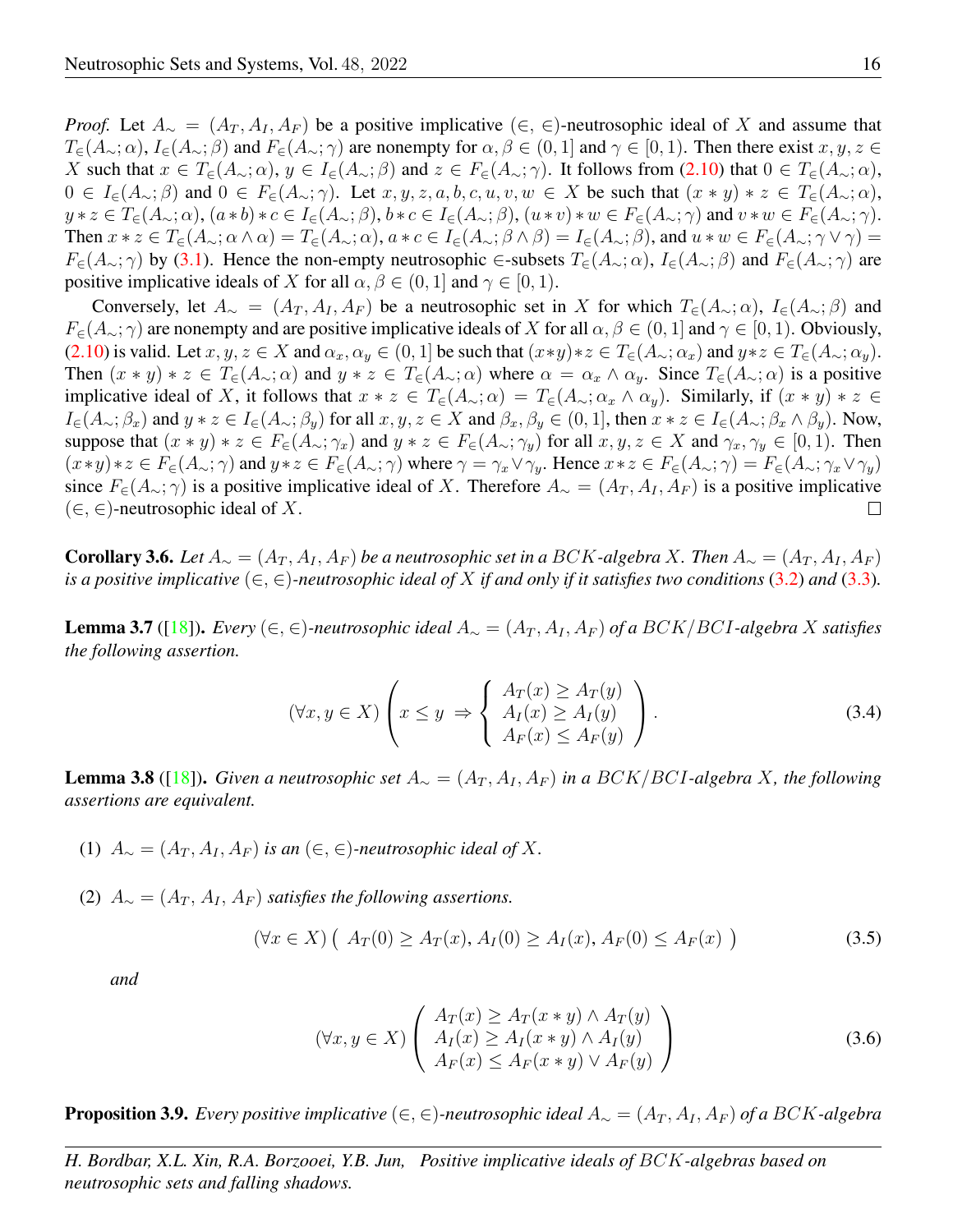X *satisfies the following assertions.*

<span id="page-8-2"></span><span id="page-8-1"></span><span id="page-8-0"></span>
$$
(\forall x, y \in X) \left( \begin{array}{c} A_T(x * y) \ge A_T((x * y) * y) \\ A_I(x * y) \ge A_I((x * y) * y) \\ A_F(x * y) \le A_F((x * y) * y) \end{array} \right), \tag{3.7}
$$

$$
(\forall x, y \in X) \left( \begin{array}{c} A_T((x * z) * (y * z)) \ge A_T((x * y) * z) \\ A_I((x * z) * (y * z)) \ge A_I((x * y) * z) \\ A_F((x * z) * (y * z)) \le A_F((x * y) * z) \end{array} \right),
$$
\n(3.8)

*and*

$$
(\forall x, y \in X) \left( \begin{array}{c} A_T(x * y) \ge A_T(((x * y) * y) * z) \land A_T(z) \\ A_I(x * y) \ge A_I(((x * y) * y) * z) \land A_I(z) \\ A_F(x * y) \le A_F(((x * y) * y) * z) \lor A_F(z) \end{array} \right). \tag{3.9}
$$

*Proof.* Let  $A_{\sim} = (A_T, A_I, A_F)$  be a positive implicative  $(\in, \in)$ -neutrosophic ideal of a BCK-algebra X. Then  $A_{\sim} = (A_T, A_I, A_F)$  be an  $(\in, \in)$ -neutrosophic ideal of a BCK-algebra X (see Theorem [3.3\)](#page-5-4). Since  $x * x = 0$  for all  $x \in X$ , putting  $z = y$  in [\(3.3\)](#page-5-3) and using [\(3.2\)](#page-5-2) induce [\(3.7\)](#page-8-0). Since

$$
((x * (y * z)) * z) * z = ((x * z) * (y * z)) * z \leq (x * y) * z
$$

for all  $x, y, z \in X$ , we have

$$
A_T((x * z) * (y * z)) = A_T((x * (y * z)) * z)
$$
  
\n
$$
\ge A_T(((x * (y * z)) * z) * z)
$$
  
\n
$$
\ge A_T((x * y) * z),
$$

$$
A_I((x * z) * (y * z)) = A_I((x * (y * z)) * z)
$$
  
\n
$$
\ge A_I(((x * (y * z)) * z) * z)
$$
  
\n
$$
\ge A_I((x * y) * z)
$$

and

$$
A_F((x * z) * (y * z)) = A_F((x * (y * z)) * z)
$$
  
\n
$$
\leq A_F(((x * (y * z)) * z) * z)
$$
  
\n
$$
\leq A_F((x * y) * z)
$$

by  $(2.3)$ ,  $(3.7)$  and Lemma [3.7.](#page-7-0) Thus  $(3.8)$  is valid. Note that

$$
(x * y) * z = ((x * z) * y) * (y * y)
$$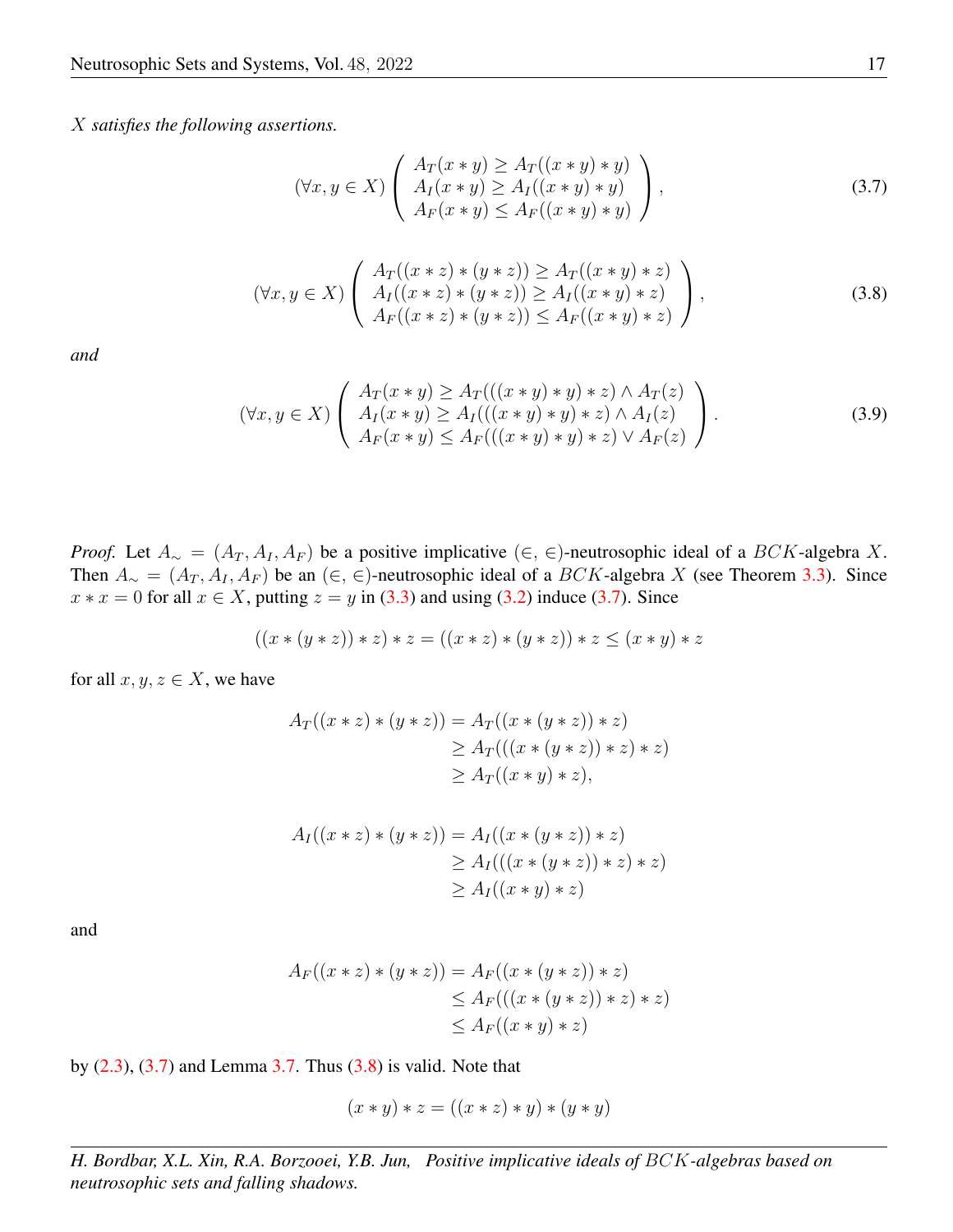for all  $x, y \in X$ . It follows from Lemma [3.8,](#page-7-1) [\(3.8\)](#page-8-1) and [\(2.3\)](#page-2-1) that

$$
A_T(x * y) \ge A_T((x * y) * z) \wedge A_T(z)
$$
  
=  $A_T(((x * z) * y) * (y * y)) \wedge A_T(z)$   
 $\ge A_T(((x * z) * y) * y) \wedge A_T(z)$   
=  $A_T(((x * y) * y) * z) \wedge A_T(z),$ 

$$
A_I(x * y) \ge A_I((x * y) * z) \wedge A_I(z)
$$
  
=  $A_I(((x * z) * y) * (y * y)) \wedge A_I(z)$   
 $\ge A_I(((x * z) * y) * y) \wedge A_I(z)$   
=  $A_I(((x * y) * y) * z) \wedge A_I(z),$ 

and

$$
A_F(x * y) \le A_F((x * y) * z) \vee A_F(z)
$$
  
=  $A_F(((x * z) * y) * (y * y)) \vee A_F(z)$   
 $\le A_F(((x * z) * y) * y) \vee A_F(z)$   
=  $A_F(((x * y) * y) * z) \vee A_F(z)$ 

for all  $x, y, z \in X$ . Therefore [\(3.9\)](#page-8-2) is valid.

The converse of Theorem [3.3](#page-5-4) is not true as seen in the following example.

**Example [3](#page-9-0).10.** Consider a set  $X = \{0, 1, 2, 3, 4\}$  with the binary operation  $*$  which is given in Table 3

| $\ast$   |               |               | $\mathcal{D}_{\mathcal{L}}$ | $\mathcal{R}$               |   |
|----------|---------------|---------------|-----------------------------|-----------------------------|---|
| $\Omega$ |               |               |                             |                             | 0 |
| 1        |               |               |                             | 0                           |   |
| 2        | $\mathcal{D}$ | $\mathcal{D}$ | 0                           | $\mathcal{D}_{\mathcal{L}}$ | 0 |
| 3        | 3             |               | 3                           | O)                          | 3 |
|          |               |               |                             |                             | 0 |

<span id="page-9-0"></span>Table 3: Cayley table for the binary operation "\*"

Then  $(X; *, 0)$  is a BCK-algebra (see [\[16\]](#page-20-17)). Let  $A_{\sim} = (A_T, A_I, A_F)$  be a neutrosophic set in X defined by Table [4](#page-10-0)

Routine calculations show that  $A_∼ = (A_T, A_I, A_F)$  is an  $(∈, ∈)$ -neutrosophic ideal of X. Neutrosophic ∈-

*H. Bordbar, X.L. Xin, R.A. Borzooei, Y.B. Jun, Positive implicative ideals of* BCK*-algebras based on neutrosophic sets and falling shadows.*

 $\Box$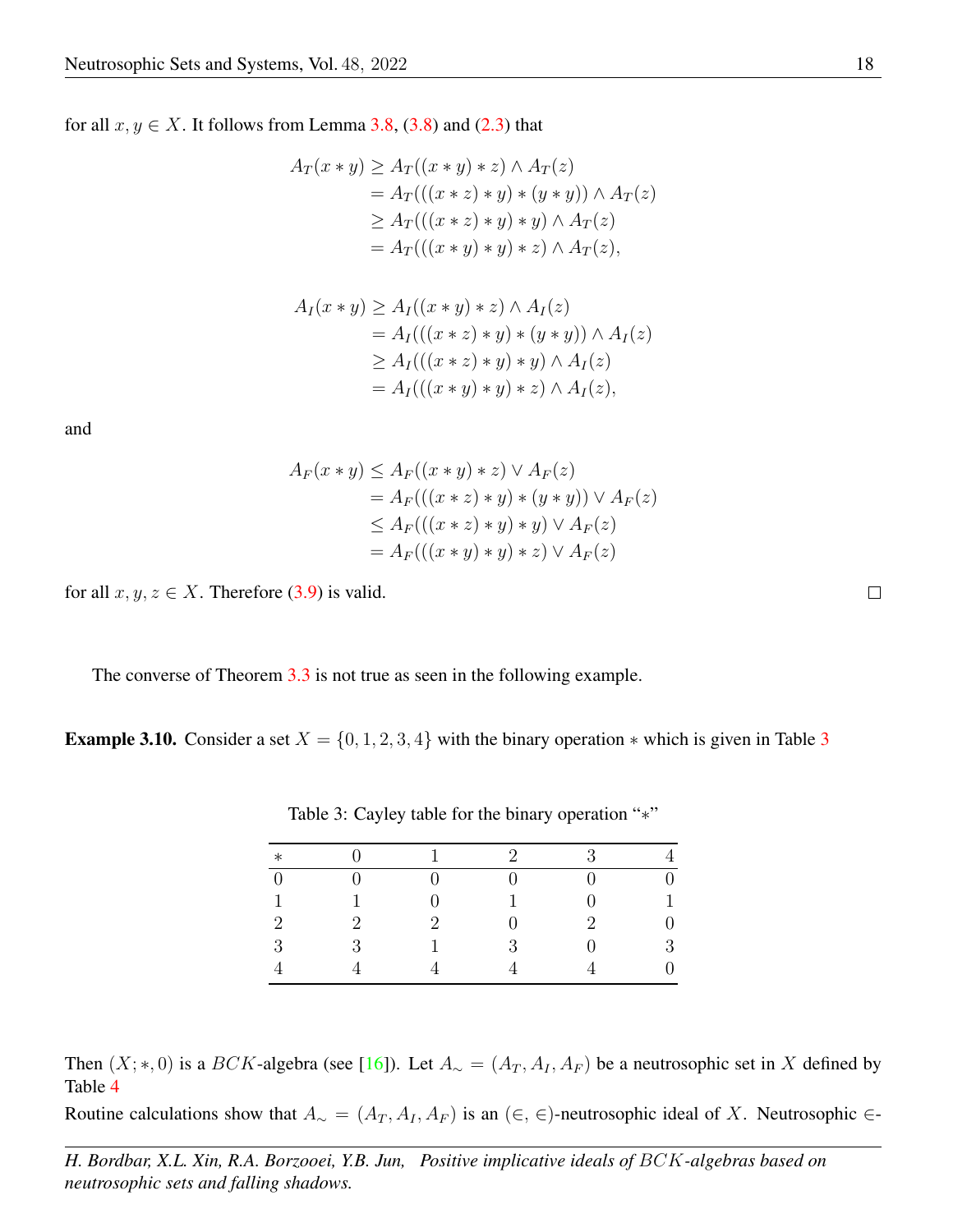| X                           | $A_T(x)$ | $A_I(x)$ | $A_F(x)$ |
|-----------------------------|----------|----------|----------|
| 0                           | 0.7      | 0.9      | 0.3      |
|                             | 0.4      | 0.7      | 0.5      |
| $\mathcal{D}_{\mathcal{L}}$ | 0.5      | 0.6      | 0.4      |
| 3                           | 0.4      | 0.7      | 0.5      |
|                             | 0.1      | 0.4      | 0.6      |

<span id="page-10-0"></span>Table 4: Tabular representation of  $A_{\sim} = (A_T, A_I, A_F)$ 

subsets are given as follows.

$$
T_{\in}(A_{\sim}; \alpha) = \begin{cases} \emptyset & \text{if } \alpha \in (0.7, 1], \\ \{0\} & \text{if } \alpha \in (0.5, 0.7], \\ \{0, 2\} & \text{if } \alpha \in (0.4, 0.5], \\ \{0, 1, 2, 3\} & \text{if } \alpha \in (0.1, 0.4], \\ X & \text{if } \alpha \in (0, 0.1], \end{cases}
$$

$$
I_{\in}(A_{\sim};\beta) = \begin{cases} \n\emptyset & \text{if } \beta \in (0.9,1], \\ \n\{0\} & \text{if } \beta \in (0.7,0.9], \\ \n\{0,1,3\} & \text{if } \beta \in (0.6,0.7], \\ \n\{0,1,2,3\} & \text{if } \beta \in (0.4,0.6], \\ \n\{X & \text{if } \beta \in (0,0.4], \n\end{cases}
$$

and

$$
F_{\in}(A_{\sim};\gamma) = \begin{cases} X & \text{if } \gamma \in [0.6,1), \\ \{0,1,2,3\} & \text{if } \gamma \in [0.5,0.6), \\ \{0,2\} & \text{if } \gamma \in [0.4,0.5), \\ \{0\} & \text{if } \gamma \in [0.3,0.4), \\ \emptyset & \text{if } \gamma \in [0,0.3). \end{cases}
$$

If  $\alpha \in (0.4, 0.5]$  and  $\gamma \in [0.4, 0.5]$ , then  $T_{\epsilon}(A_{\sim}; \alpha)$  and  $F_{\epsilon}(A_{\sim}; \gamma)$  are not positive implicative ideals of X. Thus  $A_{\sim} = (A_T, A_I, A_F)$  is not a positive implicative (∈, ∈)-neutrosophic ideal of X by Theorems [3.4](#page-5-5) and [3.5.](#page-6-0)

We provide conditions for an  $(\in, \in)$ -neutrosophic ideal to be a positive implicative  $(\in, \in)$ -neutrosophic ideal.

**Theorem 3.11.** *Given a neutrosophic set*  $A_∼ = (A_T, A_I, A_F)$  *in a BCK-algebra X, the following assertions are equivalent.*

- (1)  $A<sub>∼</sub> = (A<sub>T</sub>, A<sub>I</sub>, A<sub>F</sub>)$  *is a positive implicative* (∈, ∈)-*neutrosophic ideal of X*.
- (2)  $A<sub>∼</sub> = (A<sub>T</sub>, A<sub>I</sub>, A<sub>F</sub>)$  *is an* (∈, ∈)-*neutrosophic ideal of* X *that satisfies the condition* [\(3.7\)](#page-8-0)*.*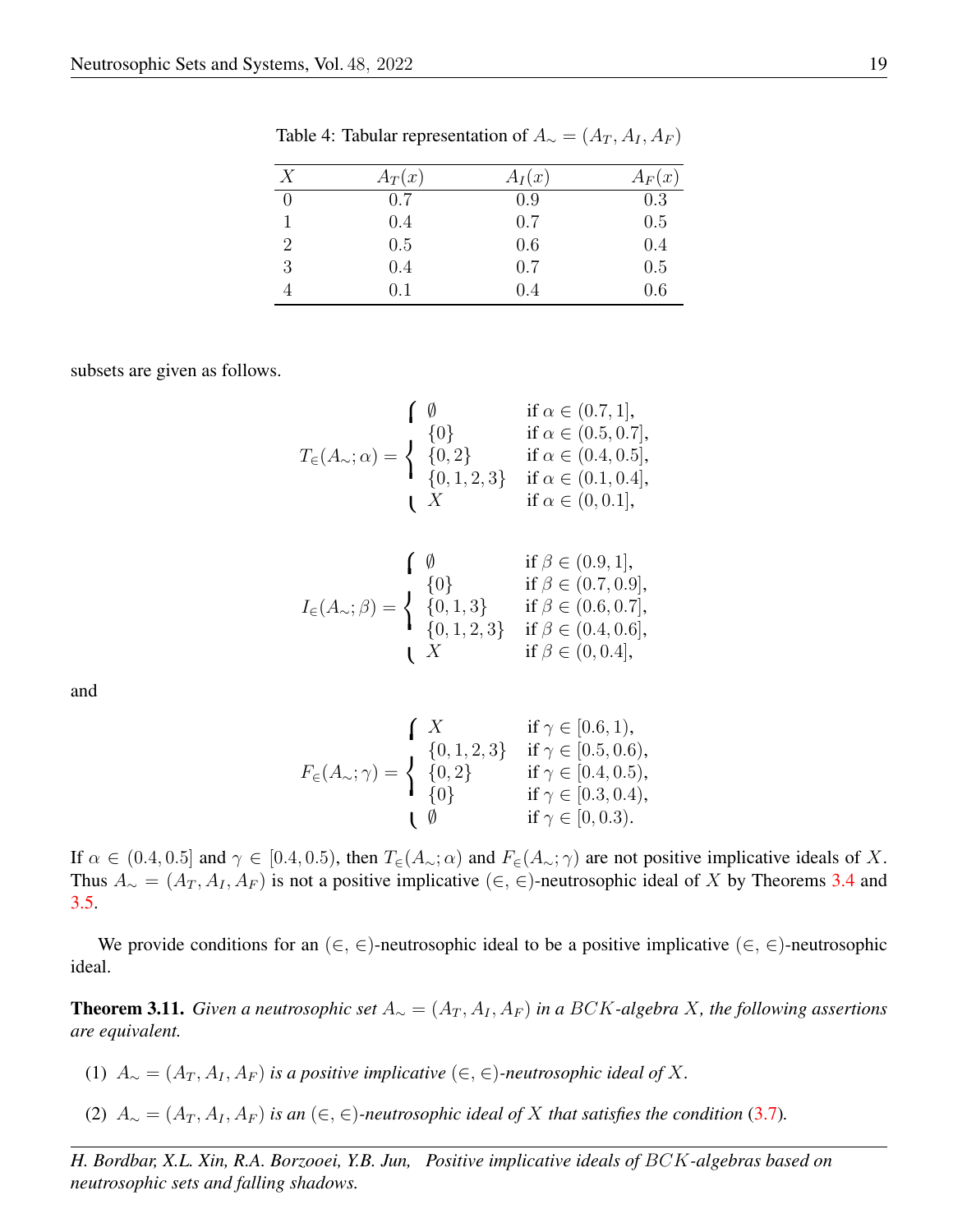(3)  $A_{\sim} = (A_T, A_I, A_F)$  *is an*  $(\in, \in)$ -neutrosophic *ideal* of X *that satisfies the condition* [\(3.8\)](#page-8-1)*.* 

(4)  $A_{\sim} = (A_T, A_I, A_F)$  *satisfies two conditions* [\(3.2\)](#page-5-2) *and* [\(3.9\)](#page-8-2)*.* 

*Proof.* Assume that  $A_{\sim} = (A_T, A_I, A_F)$  is a positive implicative  $(\in, \in)$ -neutrosophic ideal of X. Then  $A_{\sim} = (A_T, A_I, A_F)$  is an  $(\in, \in)$ -neutrosophic ideal of X by Theorem [3.3.](#page-5-4) If we take  $z = y$  in [\(3.3\)](#page-5-3) and use [\(3.2\)](#page-5-2), then we get the condition [\(3.7\)](#page-8-0). Suppose that  $A_{\sim} = (A_T, A_I, A_F)$  is an (∈, ∈)-neutrosophic ideal of X satisfying the condition  $(3.7)$ . Note that

$$
((x * (y * z)) * z) * z = ((x * z) * (y * z)) * z \leq (x * y) * z
$$

for all  $x, y, z \in X$ . It follows from [\(2.3\)](#page-2-1), [\(3.7\)](#page-8-0) and Lemma [3.7](#page-7-0) that

$$
A_T((x * z) * (y * z)) = A_T((x * (y * z)) * z)
$$
  
\n
$$
\ge A_T(((x * (y * z)) * z) * z)
$$
  
\n
$$
\ge A_T((x * y) * z),
$$

$$
A_I((x * z) * (y * z)) = A_I((x * (y * z)) * z)
$$
  
\n
$$
\ge A_I(((x * (y * z)) * z) * z)
$$
  
\n
$$
\ge A_I((x * y) * z),
$$

and

$$
A_F((x * z) * (y * z)) = A_F((x * (y * z)) * z)
$$
  
\n
$$
\leq A_F(((x * (y * z)) * z) * z)
$$
  
\n
$$
\leq A_F((x * y) * z).
$$

Hence [\(3.8\)](#page-8-1) is valid. Assume that  $A_ ∼ = (A_T, A_I, A_F)$  is an  $(∈, ∈)$ -neutrosophic ideal of X satisfying the condition [\(3.8\)](#page-8-1). It is clear that  $A_ ∼ = (A_T, A_I, A_F)$  satisfies the condition [\(3.2\)](#page-5-2). Using [\(3.6\)](#page-7-2), (III), [\(2.3\)](#page-2-1) and  $(3.8)$ , we have

$$
T_{\in}(x * y) \geq T_{\in}((x * y) * z) \land T_{\in}(z)
$$
  
= 
$$
T_{\in}(((x * z) * y) * (y * y)) \land T_{\in}(z)
$$
  

$$
\geq T_{\in}(((x * z) * y) * y) \land T_{\in}(z)
$$
  
= 
$$
T_{\in}(((x * y) * y) * z) \land T_{\in}(z),
$$

$$
I_{\in}(x * y) \ge I_{\in}((x * y) * z) \land I_{\in}(z)
$$
  
=  $I_{\in}(((x * z) * y) * (y * y)) \land I_{\in}(z)$   
 $\ge I_{\in}(((x * z) * y) * y) \land I_{\in}(z)$   
=  $I_{\in}(((x * y) * y) * z) \land I_{\in}(z),$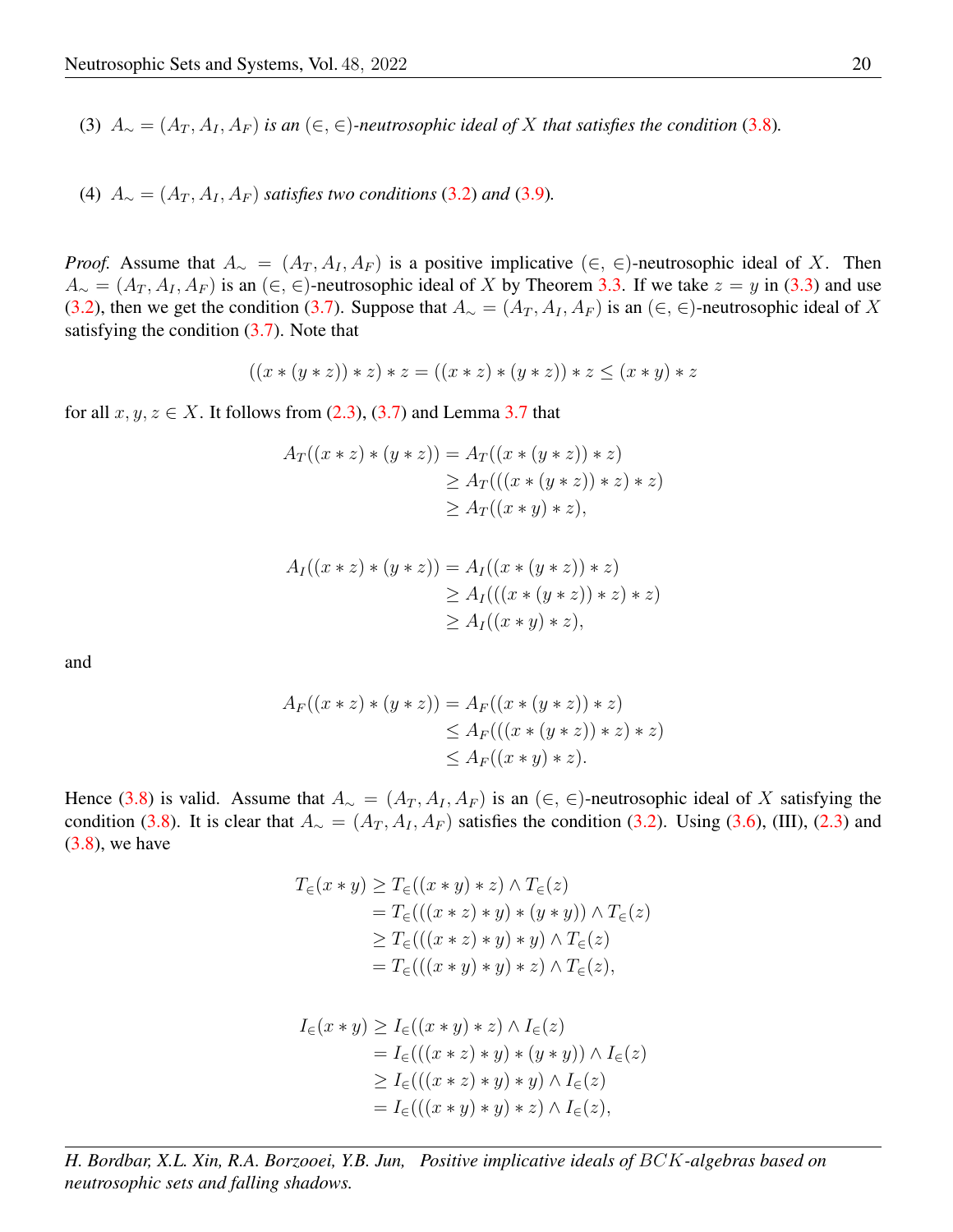and

$$
F_{\in}(x * y) \le F_{\in}((x * y) * z) \lor F_{\in}(z)
$$
  
=  $F_{\in}(((x * z) * y) * (y * y)) \lor F_{\in}(z)$   
 $\le F_{\in}(((x * z) * y) * y) \lor F_{\in}(z)$   
=  $F_{\in}(((x * y) * y) * z) \lor F_{\in}(z)$ 

for all  $x, y, z \in X$ . Thus [\(3.9\)](#page-8-2) is valid. Finally suppose that  $A_{\sim} = (A_T, A_T, A_F)$  satisfies two conditions [\(3.2\)](#page-5-2) and  $(3.9)$ . Using  $(2.1)$  and  $(3.9)$ , we get

$$
A_T(x) = A_T(x * 0)
$$
  
\n
$$
\ge A_T(((x * 0) * 0) * y) \wedge A_T(y)
$$
  
\n
$$
= A_T(x * y) \wedge A_T(y),
$$

$$
A_I(x) = A_I(x * 0)
$$
  
\n
$$
\ge A_I(((x * 0) * 0) * y) \wedge A_I(y)
$$
  
\n
$$
= A_I(x * y) \wedge A_I(y),
$$

and

$$
A_F(x) = A_F(x * 0)
$$
  
\n
$$
\leq A_F(((x * 0) * 0) * y) \vee A_F(y)
$$
  
\n
$$
= A_F(x * y) \vee A_F(y)
$$

for all  $x, y \in X$ . Hence  $A_{\sim} = (A_T, A_I, A_F)$  is an  $(∈, ∈)$ -neutrosophic ideal of X. Since

 $((x * z) * z) * (y * z) \leq (x * z) * y = (x * y) * z$ 

for all  $x, y, z \in X$ , it follows from [\(3.9\)](#page-8-2) and [\(3.4\)](#page-7-3) that

$$
A_T(x * z) \ge A_T(((x * z) * z) * (y * z)) \wedge A_T(y * z)
$$
  
\n
$$
\ge A_T((x * y) * z) \wedge A_T(y * z),
$$

$$
A_I(x * z) \ge A_I(((x * z) * z) * (y * z)) \wedge A_I(y * z)
$$
  
\n
$$
\ge A_I((x * y) * z) \wedge A_I(y * z),
$$

and

$$
A_F(x * z) \le A_F(((x * z) * z) * (y * z)) \vee A_F(y * z)
$$
  

$$
\le A_F((x * y) * z) \vee A_F(y * z)
$$

for all  $x, y, z \in X$ . Therefore  $A_{\sim} = (A_T, A_I, A_F)$  is a positive implicative  $(\in, \in)$ -neutrosophic ideal of X.  $\Box$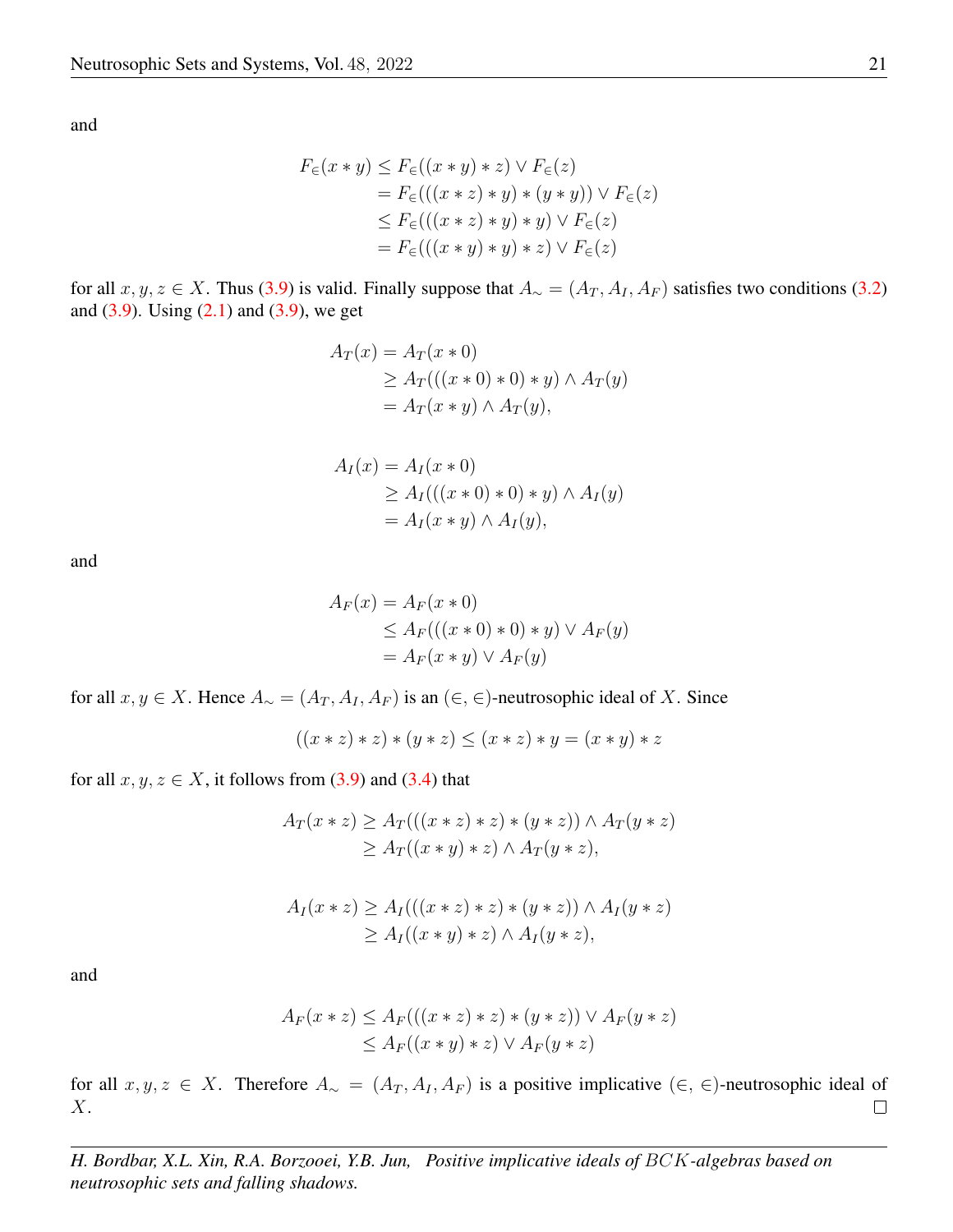### 4 Positive implicative falling neutrosophic ideals

then the neutrosophic shadow  $\tilde{H} := (\tilde{H}_T, \tilde{H}_I, \tilde{H}_F)$  of the neutrosophic random set  $\xi := (\xi_T, \xi_I, \xi_F)$  on X, that **Definition 4.1.** Let  $(\Omega, \mathcal{A}, P)$  be a probability space and let  $\xi := (\xi_T, \xi_I, \xi_F)$  be a neutrosophic random set on a BCK-algebra X. If  $\xi_T(\omega_T)$ ,  $\xi_I(\omega_I)$  and  $\xi_F(\omega_F)$  are positive implicative ideals of X for all  $\omega_T$ ,  $\omega_I$ ,  $\omega_F \in \Omega$ , is,

$$
\tilde{H}_T(x_T) = P(\omega_T \mid x_T \in \xi_T(\omega_T)), \n\tilde{H}_I(x_I) = P(\omega_I \mid x_I \in \xi_I(\omega_I)), \n\tilde{H}_F(x_F) = 1 - P(\omega_F \mid x_F \in \xi_F(\omega_F))
$$
\n(4.1)

is called a *positive implicative falling neutrosophic ideal* of X.

**Example 4.2.** Consider a set  $X = \{0, 1, 2, 3, 4\}$  with the binary operation  $*$  which is given in Table [5](#page-13-0)

| $\ast$         |   |                             | $\mathcal{D}_{\mathcal{L}}$ | 3                           | $\overline{4}$   |
|----------------|---|-----------------------------|-----------------------------|-----------------------------|------------------|
| $\overline{0}$ |   |                             |                             | 0                           | $\boldsymbol{0}$ |
| $\mathbf{1}$   |   |                             |                             |                             | $\boldsymbol{0}$ |
| $\overline{2}$ | 2 | $\mathcal{D}_{\mathcal{L}}$ |                             | $\mathcal{D}_{\mathcal{L}}$ | $\boldsymbol{0}$ |
| 3              | 3 | 3                           | 3                           | ⋂                           | 3                |
|                |   |                             |                             |                             | $\overline{0}$   |

<span id="page-13-0"></span>Table 5: Cayley table for the binary operation "<sup>∗</sup>"

Then  $(X;*,0)$  is a  $BCK$ -algebra (see [\[16\]](#page-20-17)). Consider  $(\Omega, \mathcal{A}, P) = ([0,1], \mathcal{A}, m)$  and let  $\xi := (\xi_T, \xi_I, \xi_F)$  be a neutrosophic random set on  $X$  which is given as follows:

$$
\xi_T : [0,1] \to \mathcal{P}(X), \quad x \mapsto \begin{cases} \{0,3\} & \text{if } t \in [0,0.25), \\ \{0,1\} & \text{if } t \in [0.25,0.55), \\ \{0,1,2\} & \text{if } t \in [0.55,0.85), \\ \{0,1,3\} & \text{if } t \in [0.85,0.95), \\ X & \text{if } t \in [0.95,1], \end{cases}
$$

$$
\xi_I : [0,1] \to \mathcal{P}(X), \quad x \mapsto \begin{cases} \{0,1,2\} & \text{if } t \in [0,0.45), \\ \{0,1,2,3\} & \text{if } t \in [0.45,0.75), \\ \{0,1,2,4\} & \text{if } t \in [0.75,1], \end{cases}
$$

and

$$
\xi_F : [0,1] \to \mathcal{P}(X), \quad x \mapsto \begin{cases} \{0\} & \text{if } t \in (0.9,1], \\ \{0,3\} & \text{if } t \in (0.7,0.9], \\ \{0,1,2\} & \text{if } t \in (0.5,0.7], \\ \{0,1,2,3\} & \text{if } t \in (0.3,0.5], \\ \{0,1,2,4\} & \text{if } t \in [0,0.3]. \end{cases}
$$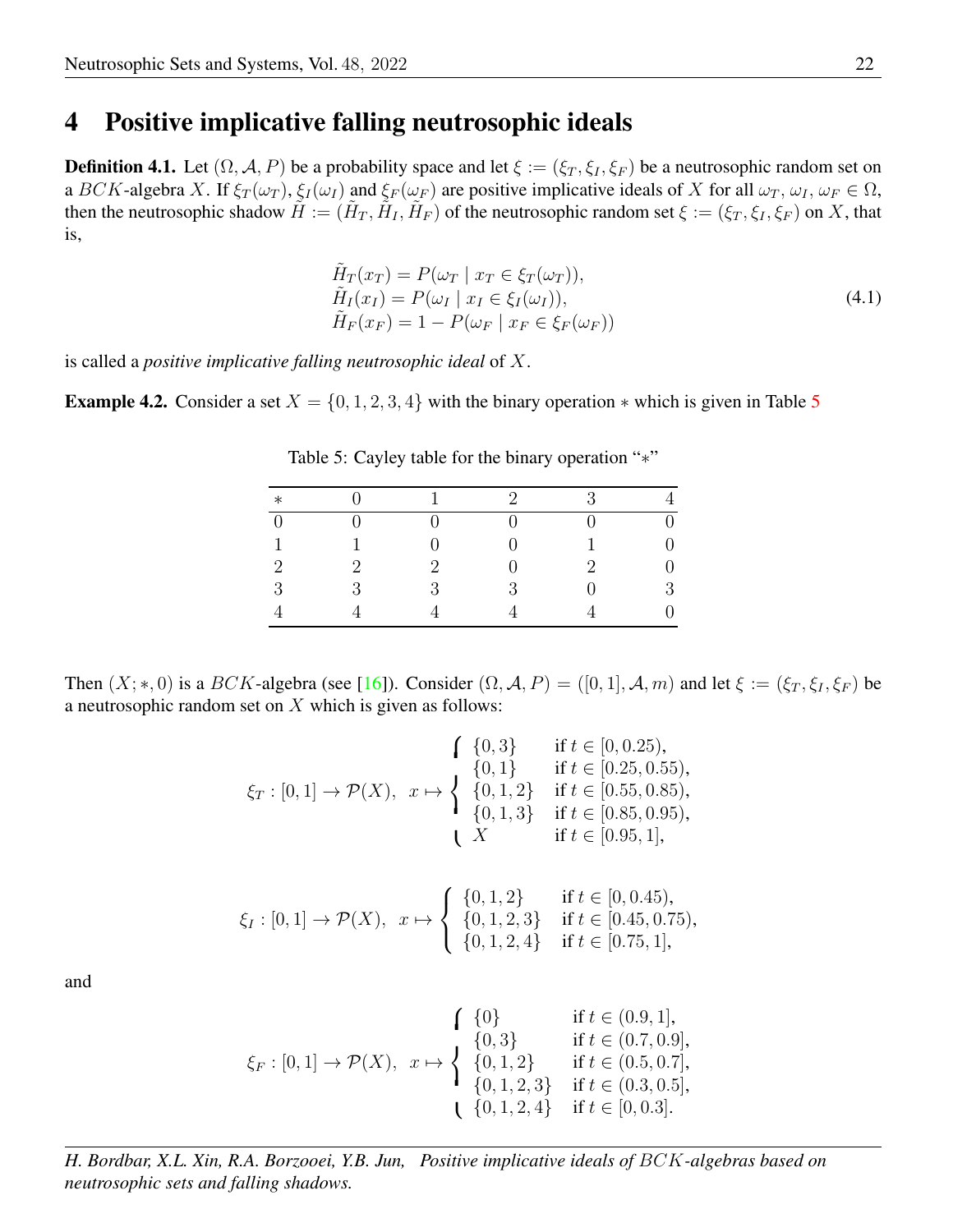falling shadow  $\tilde{H} := (\tilde{H}_T, \tilde{H}_I, \tilde{H}_F)$  of  $\xi := (\xi_T, \xi_I, \xi_F)$  is a positive implicative falling neutrosophic ideal of Then  $\xi_T(t)$ ,  $\xi_I(t)$  and  $\xi_F(t)$  are positive implicative ideals of X for all  $t \in [0,1]$ . Hence the neutrosophic X, and it is given as follows:

$$
\tilde{H}_T(x) = \begin{cases}\n1 & \text{if } x = 0, \\
0.75 & \text{if } x = 1, \\
0.35 & \text{if } x = 2, \\
0.4 & \text{if } x = 3, \\
0.05 & \text{if } x = 4,\n\end{cases}
$$

$$
\tilde{H}_I(x) = \begin{cases}\n1 & \text{if } x \in \{0, 1, 2\}, \\
0.3 & \text{if } x = 3, \\
0.25 & \text{if } x = 4,\n\end{cases}
$$

and

$$
\tilde{H}_F(x) = \begin{cases}\n0 & \text{if } x = 0, \\
0.7 & \text{if } x \in \{1, 2\}, \\
0.4 & \text{if } x = 3, \\
0.3 & \text{if } x = 4.\n\end{cases}
$$

Given a probability space  $(\Omega, \mathcal{A}, P)$ , let  $\tilde{H} := (\tilde{H}_T, \tilde{H}_I, \tilde{H}_F)$  be a neutrosophic falling shadow of a neutrosophic random set  $\xi := (\xi_T, \xi_I, \xi_F)$ . For  $x \in X$ , let

<span id="page-14-1"></span><span id="page-14-0"></span>
$$
\Omega(x; \xi_T) := \{ \omega_T \in \Omega \mid x \in \xi_T(\omega_T) \},
$$
  
\n
$$
\Omega(x; \xi_I) := \{ \omega_I \in \Omega \mid x \in \xi_I(\omega_I) \},
$$
  
\n
$$
\Omega(x; \xi_F) := \{ \omega_F \in \Omega \mid x \in \xi_F(\omega_F) \}.
$$

Then  $\Omega(x; \xi_T)$ ,  $\Omega(x; \xi_I)$ ,  $\Omega(x; \xi_F) \in \mathcal{A}$  (see [\[12\]](#page-20-11)).

**Proposition 4.3.** Let  $\tilde{H} := (\tilde{H}_T, \tilde{H}_I, \tilde{H}_F)$  be a neutrosophic falling shadow of the neutrosophic random set  $\xi := (\xi_T, \xi_I, \xi_F)$  on a BCK-algebra X. If  $\tilde{H} := (\tilde{H}_T, \tilde{H}_I, \tilde{H}_F)$  is a positive implicative falling neutrosophic *ideal of* X*, then*

$$
(\forall x, y, z \in X) \left( \begin{array}{c} \Omega((x * y) * z; \xi_T) \cap \Omega(y * z; \xi_T) \subseteq \Omega(x * z; \xi_T) \\ \Omega((x * y) * z; \xi_I) \cap \Omega(y * z; \xi_I) \subseteq \Omega(x * z; \xi_I) \\ \Omega((x * y) * z; \xi_F) \cap \Omega(y * z; \xi_F) \subseteq \Omega(x * z; \xi_F) \\ \Omega((x * y) * z; \xi_F) \subseteq \Omega(x * z; \xi_F) \end{array} \right), \tag{4.2}
$$
  

$$
(\forall x, y, z \in X) \left( \begin{array}{c} \Omega(x * z; \xi_T) \subseteq \Omega((x * y) * z; \xi_T) \\ \Omega(x * z; \xi_T) \subseteq \Omega((x * y) * z; \xi_F) \\ \Omega(x * z; \xi_F) \subseteq \Omega((x * y) * z; \xi_F) \end{array} \right).
$$

*Proof.* Let  $\omega_T \in \Omega((x * y) * z; \xi_T) \cap \Omega(y * z; \xi_T)$ ,  $\omega_I \in \Omega((x * y) * z; \xi_I) \cap \Omega(y * z; \xi_I)$  and  $\omega_F \in \Omega((x * y) * z; \xi_I)$  $z; \xi_F$ )  $\cap \Omega(y * z; \xi_F)$  for all  $x, y, z \in X$ . Then  $(x * y) * z \in \xi_T(\omega_T)$  and  $y * z \in \xi_T(\omega_T)$ ,  $(x * y) * z \in \xi_I(\omega_I)$  and  $y * z \in \xi_I(\omega_I)$ ,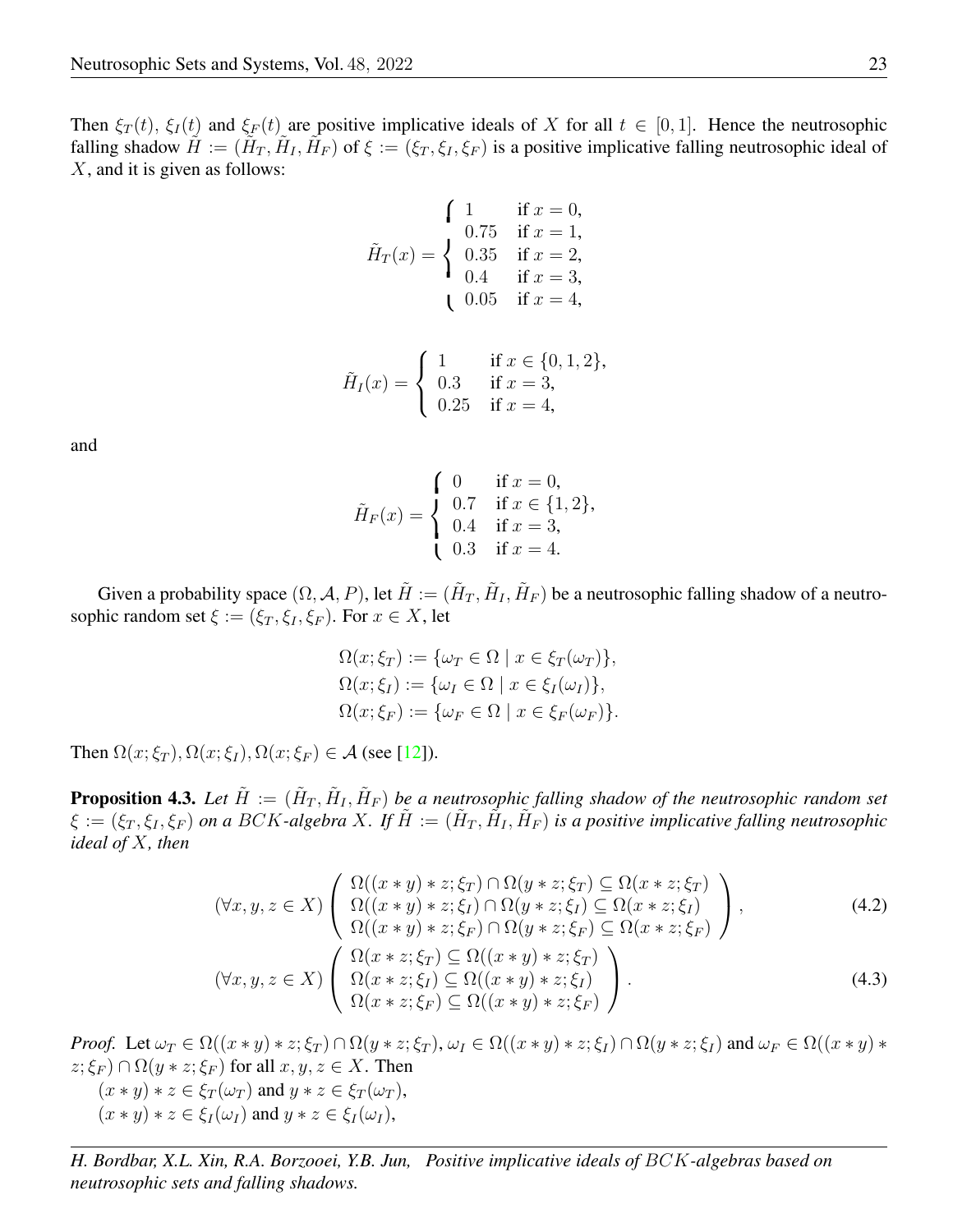$(x * y) * z \in \xi_F(\omega_F)$  and  $y * z \in \xi_F(\omega_F)$ .

Since  $\xi_T(\omega_T)$ ,  $\xi_I(\omega_I)$  and  $\xi_F(\omega_F)$  are positive implicative ideals of X, it follows from [\(2.8\)](#page-2-2) that  $x * z \in$  $\xi_T(\omega_T) \cap \xi_I(\omega_I) \cap \xi_F(\omega_F)$  and so that  $\omega_T \in \Omega(x * z; \xi_T)$ ,  $\omega_I \in \Omega(x * z; \xi_I)$  and  $\omega_F \in \Omega(x * z; \xi_F)$ . Hence [\(4.2\)](#page-14-0) is valid. Now let  $x, y, z \in X$  be such that  $\omega_T \in \Omega(x * z; \xi_T)$ ,  $\omega_I \in \Omega(x * z; \xi_I)$ , and  $\omega_F \in \Omega(x * z; \xi_F)$ . Then  $x * z \in \xi_T(\omega_T) \cap \xi_I(\omega_I) \cap \xi_F(\omega_F)$ . Note that

$$
((x * y) * z) * (x * z) = ((x * y) * (x * z)) * z
$$
  
\n
$$
\leq (z * y) * z = (z * z) * y
$$
  
\n
$$
= 0 * y = 0,
$$

which yields

$$
((x * y) * z) * (x * z) = 0 \in \xi_T(\omega_T) \cap \xi_I(\omega_I) \cap \xi_F(\omega_F).
$$

Since  $\xi_T(\omega_T)$ ,  $\xi_I(\omega_I)$  and  $\xi_F(\omega_F)$  are positive implicative ideals and hence ideals of X, it follows that  $(x * y) *$  $z \in \xi_T(\omega_T) \cap \xi_I(\omega_I) \cap \xi_F(\omega_F)$ . Hence  $\omega_T \in \Omega((x \ast y) \ast z; \xi_T)$ ,  $\omega_I \in \Omega((x \ast y) \ast z; \xi_I)$ , and  $\omega_F \in \Omega((x \ast y) \ast z; \xi_F)$ . Therefore [\(4.3\)](#page-14-1) is valid.  $\Box$ 

Given a probability space  $(\Omega, \mathcal{A}, P)$ , let

$$
\mathcal{F}(X) := \{ f \mid f : \Omega \to X \text{ is a mapping} \}. \tag{4.4}
$$

Define a binary operation  $\mathcal{F}(X)$  as follows:

$$
(\forall \omega \in \Omega) \left( (f \circledast g)(\omega) = f(\omega) * g(\omega) \right) \tag{4.5}
$$

for all  $f, g \in \mathcal{F}(X)$ . Then  $(\mathcal{F}(X); \mathcal{F}, \theta)$  is a  $BCK/BCI$ -algebra (see [\[10\]](#page-20-19)) where  $\theta$  is given as follows:

$$
\theta: \Omega \to X, \ \omega \mapsto 0.
$$

For any subset A of X and  $g_T, g_I, g_F \in \mathcal{F}(X)$ , consider the followings:

$$
A_T^g := \{ \omega_T \in \Omega \mid g_T(\omega_T) \in A \},
$$
  
\n
$$
A_T^g := \{ \omega_I \in \Omega \mid g_I(\omega_I) \in A \},
$$
  
\n
$$
A_F^g := \{ \omega_F \in \Omega \mid g_F(\omega_F) \in A \}
$$

and

$$
\xi_T : \Omega \to \mathcal{P}(\mathcal{F}(X)), \omega_T \mapsto \{g_T \in \mathcal{F}(X) \mid g_T(\omega_T) \in A\},
$$
  
\n
$$
\xi_I : \Omega \to \mathcal{P}(\mathcal{F}(X)), \omega_I \mapsto \{g_I \in \mathcal{F}(X) \mid g_I(\omega_I) \in A\},
$$
  
\n
$$
\xi_F : \Omega \to \mathcal{P}(\mathcal{F}(X)), \omega_F \mapsto \{g_F \in \mathcal{F}(X) \mid g_F(\omega_F) \in A\}.
$$

Then  $A_T^g$ ,  $A_I^g$ ,  $A_F^g \in \mathcal{A}$  (see [\[12\]](#page-20-11)).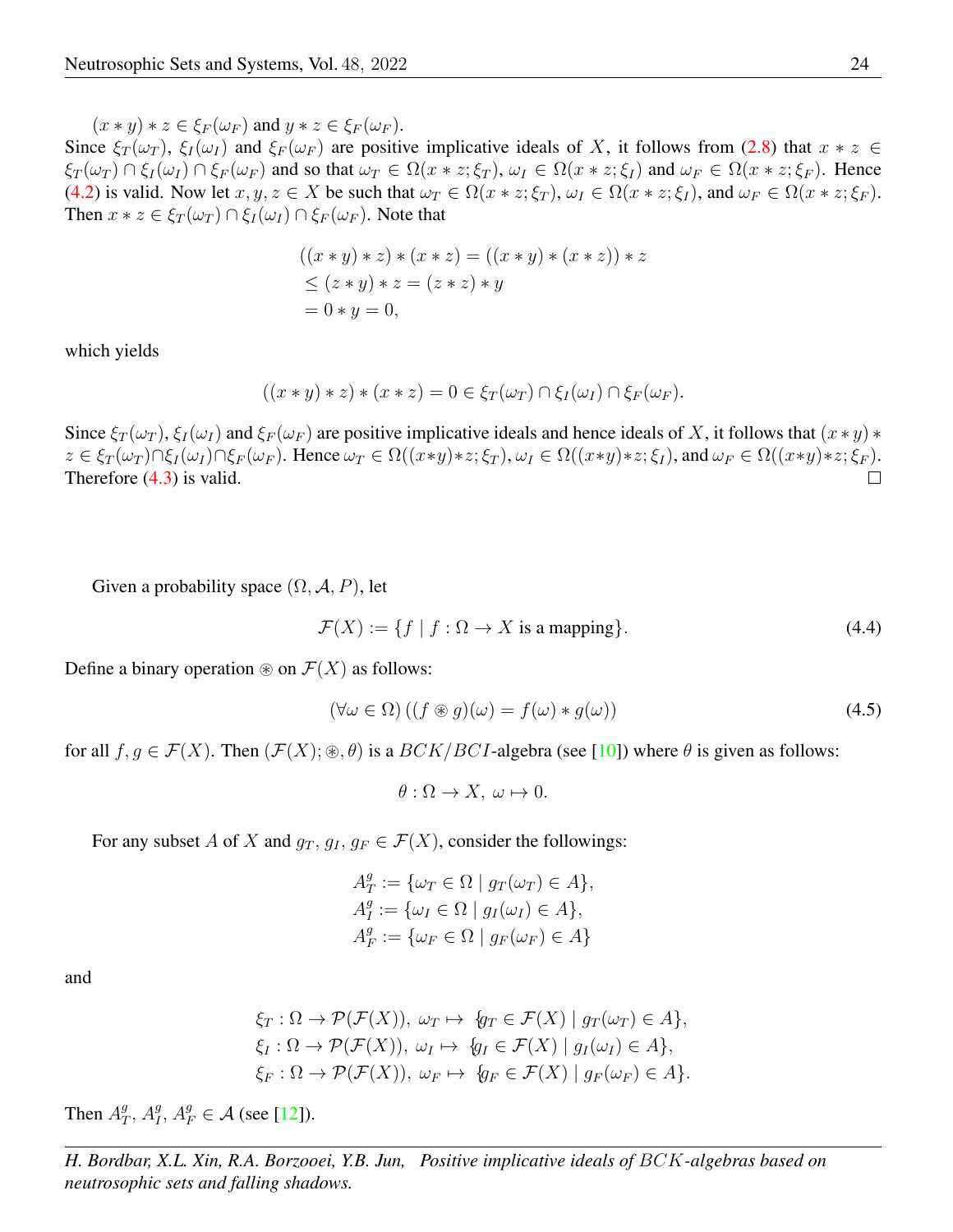Theorem 4.4. *If* K *is a positive implicative ideal of a* BCK*-algebra* X*, then*

$$
\xi_T(\omega_T) = \{ g_T \in \mathcal{F}(X) \mid g_T(\omega_T) \in K \},
$$
  
\n
$$
\xi_I(\omega_I) = \{ g_I \in \mathcal{F}(X) \mid g_I(\omega_I) \in K \},
$$
  
\n
$$
\xi_F(\omega_F) = \{ g_F \in \mathcal{F}(X) \mid g_F(\omega_F) \in K \}
$$

*are positive implicative ideals of*  $\mathcal{F}(X)$ *.* 

*Proof.* Assume that K is a positive implicative ideal of a BCK-algebra X. Since  $\theta(\omega_T) = 0 \in K$ ,  $\theta(\omega_I) =$  $0 \in K$  and  $\theta(\omega_F) = 0 \in K$  for all  $\omega_T$ ,  $\omega_I$ ,  $\omega_F \in \Omega$ , we have

$$
\theta \in \xi_T(\omega_T) \cap \xi_I(\omega_I) \cap \xi_F(\omega_F).
$$

Let  $f_T, g_T, h_T \in \mathcal{F}(X)$  be such that  $(f_T \otimes g_T) \otimes h_T \in \xi_T(\omega_T)$  and  $g_T \otimes h_T \in \xi_T(\omega_T)$ . Then

$$
(f_T(\omega_T) * g_T(\omega_T)) * h_T(\omega_T) = ((f_T \circledast g_T) \circledast h_T)(\omega_T) \in K
$$

and  $g_T(\omega_T) * h_T(\omega_T) \in K$ . Since K is a positive implicative ideal of X, it follows from [\(2.8\)](#page-2-2) that

$$
(f_T \circledast h_T)(\omega_T) = f_T(\omega_T) * h_T(\omega_T) \in K,
$$

that is,  $f_T \otimes h_T \in \xi_T(\omega_T)$ . Hence  $\xi_T(\omega_T)$  is a positive implicative ideal of  $\mathcal{F}(X)$ . Similarly, we can verify that  $\xi_I(\omega_I)$  is a positive implicative ideal of  $\mathcal{F}(X)$ . Now, let  $f_F, g_F, h_F \in \mathcal{F}(X)$  be such that  $(f_F \otimes g_F) \otimes h_F \in$  $\xi_F(\omega_F)$  and  $g_F \otimes h_F \in \xi_F(\omega_F)$ . Then

$$
(f_F(\omega_F) * g_F(\omega_F)) * h_F(\omega_F) = ((f_F \otimes g_F) \otimes h_F)(\omega_F) \in K
$$

and  $g_F(\omega_F) * h_F(\omega_F) \in K$ . Then

$$
(f_F \circledast h_F)(\omega_F) = f_F(\omega_F) * h_F(\omega_F) \in K,
$$

and so  $f_F \otimes h_F \in \mathcal{E}_F(\omega_F)$ . Hence  $\mathcal{E}_F(\omega_F)$  is a positive implicative ideal of  $\mathcal{F}(X)$ . This completes the proof.  $\Box$ 

<span id="page-16-0"></span>**Theorem 4.5.** If we consider a probability space  $(\Omega, \mathcal{A}, P) = ([0, 1], \mathcal{A}, m)$ , then every positive implicative (∈, ∈)*-neutrosophic ideal of a* BCK*-algebra is a positive implicative falling neutrosophic ideal.*

*Proof.* Let  $\tilde{H} := (\tilde{H}_T, \tilde{H}_I, \tilde{H}_F)$  be a positive implicative  $(\in, \in)$ -neutrosophic ideal of a BCK-algebra X. Then  $T_{\epsilon}(\tilde{H};\alpha)$ ,  $I_{\epsilon}(\tilde{H};\beta)$  and  $F_{\epsilon}(\tilde{H};\gamma)$  are positive implicative ideals of X for all  $\alpha, \beta \in (0,1]$  and  $\gamma \in [0,1)$ by Theorem [3.5.](#page-6-0) Hence a triple  $\xi := (\xi_T, \xi_I, \xi_F)$  in which

$$
\xi_T : [0,1] \to \mathcal{P}(X), \ \alpha \mapsto T_{\in}(\tilde{H}; \alpha),
$$

$$
\xi_I : [0,1] \to \mathcal{P}(X), \ \beta \mapsto I_{\in}(\tilde{H}; \beta),
$$

$$
\xi_F : [0,1] \to \mathcal{P}(X), \ \gamma \mapsto F_{\in}(\tilde{H}; \gamma)
$$

is a neutrosophic cut-cloud of  $\tilde{H} := (\tilde{H}_T, \tilde{H}_I, \tilde{H}_F)$ , and so  $\tilde{H} := (\tilde{H}_T, \tilde{H}_I, \tilde{H}_F)$  is a positive implicative falling neutrosophic ideal of X.  $\Box$ 

The converse of Theorem [4.5](#page-16-0) is not true as seen in the following example.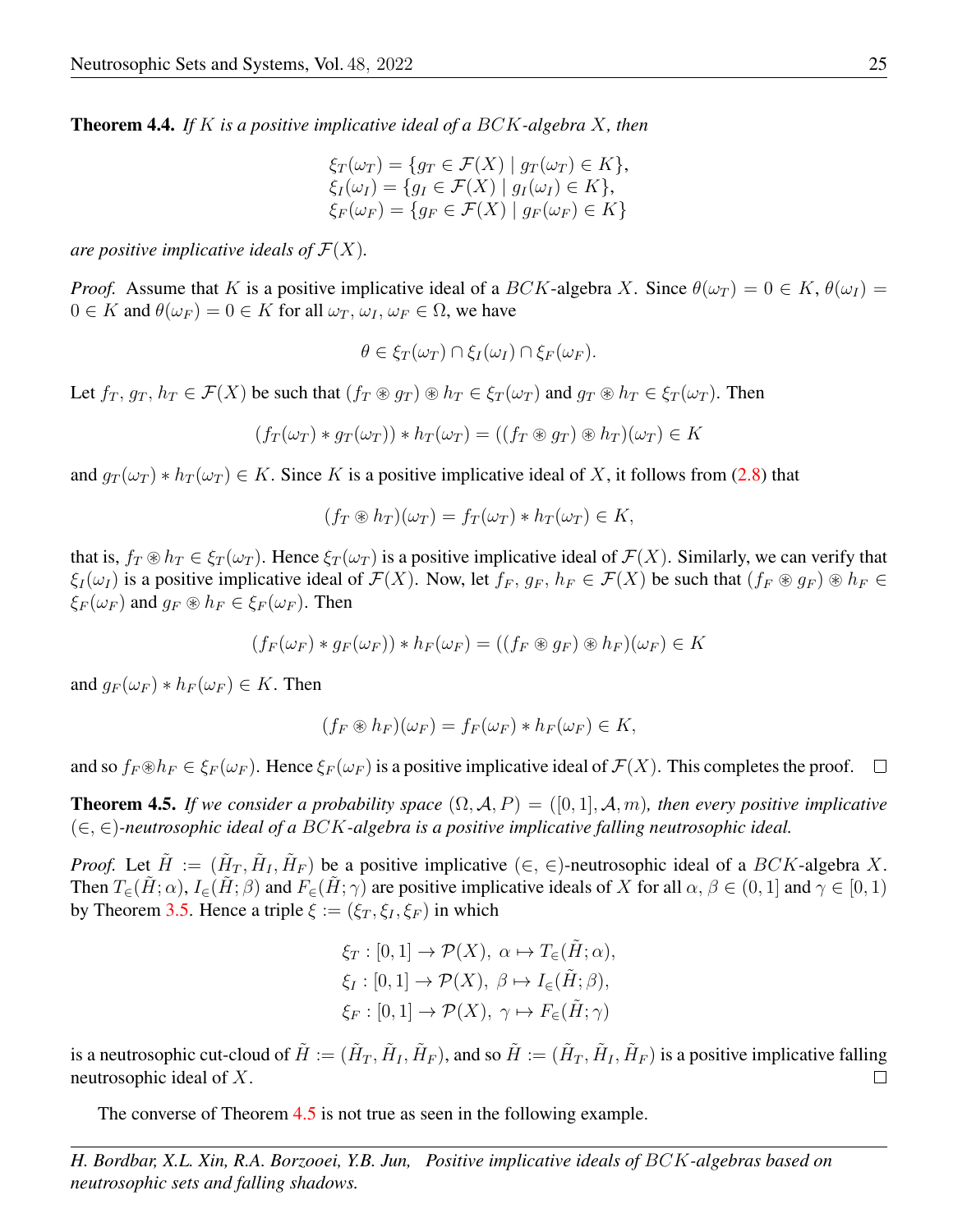| $\ast$         |   |                | $\mathcal{D}_{\mathcal{L}}$ | 3 | $\overline{4}$   |
|----------------|---|----------------|-----------------------------|---|------------------|
| $\overline{0}$ |   |                | 0                           |   | $\boldsymbol{0}$ |
| $\mathbf{1}$   |   |                |                             |   | $\mathbf 1$      |
| $\overline{2}$ | 2 | $\overline{2}$ | U                           |   | $\overline{2}$   |
| 3              | 3 | $\overline{2}$ |                             | 0 | 3                |
|                |   |                |                             |   | $\overline{0}$   |

<span id="page-17-0"></span>Table 6: Cayley table for the binary operation "∗"

**Example 4.[6](#page-17-0).** Consider a set  $X = \{0, 1, 2, 3, 4\}$  with the binary operation  $*$  which is given in Table 6

Then  $(X;*,0)$  is a  $BCK$ -algebra (see [\[16\]](#page-20-17)). Consider  $(\Omega, \mathcal{A}, P) = ([0,1], \mathcal{A}, m)$  and let  $\xi := (\xi_T, \xi_I, \xi_F)$  be a neutrosophic random set on  $X$  which is given as follows:

$$
\xi_T : [0,1] \to \mathcal{P}(X), \quad x \mapsto \begin{cases} \{0,1\} & \text{if } t \in [0,0.2), \\ \{0,2\} & \text{if } t \in [0.2,0.55), \\ \{0,2,4\} & \text{if } t \in [0.55,0.75), \\ \{0,1,2,3\} & \text{if } t \in [0.75,1], \end{cases}
$$

$$
\xi_I : [0,1] \to \mathcal{P}(X), \quad x \mapsto \begin{cases} \{0,2\} & \text{if } t \in [0,0.26), \\ \{0,4\} & \text{if } t \in [0.26,0.68), \\ \{0,1,2,3\} & \text{if } t \in [0.68,1] \end{cases}
$$

and

$$
\xi_F : [0,1] \to \mathcal{P}(X), \ x \mapsto \begin{cases}\n\{0\} & \text{if } t \in (0.77,1], \\
\{0,1\} & \text{if } t \in (0.66,0.77], \\
\{0,2\} & \text{if } t \in (0.48,0.66], \\
\{0,2,4\} & \text{if } t \in (0.23,0.48], \\
\{0,1,2,3\} & \text{if } t \in [0,0.23].\n\end{cases}
$$

falling shadow  $\tilde{H} := (\tilde{H}_T, \tilde{H}_I, \tilde{H}_F)$  of  $\xi := (\xi_T, \xi_I, \xi_F)$  is a positive implicative falling neutrosophic ideal of Then  $\xi_T(t)$ ,  $\xi_I(t)$  and  $\xi_F(t)$  are positive implicative ideals of X for all  $t \in [0,1]$ . Hence the neutrosophic X, and it is given as follows:

$$
\tilde{H}_T(x) = \begin{cases}\n1 & \text{if } x = 0, \\
0.45 & \text{if } x = 1, \\
0.8 & \text{if } x = 2, \\
0.25 & \text{if } x = 3, \\
0.2 & \text{if } x = 4,\n\end{cases}
$$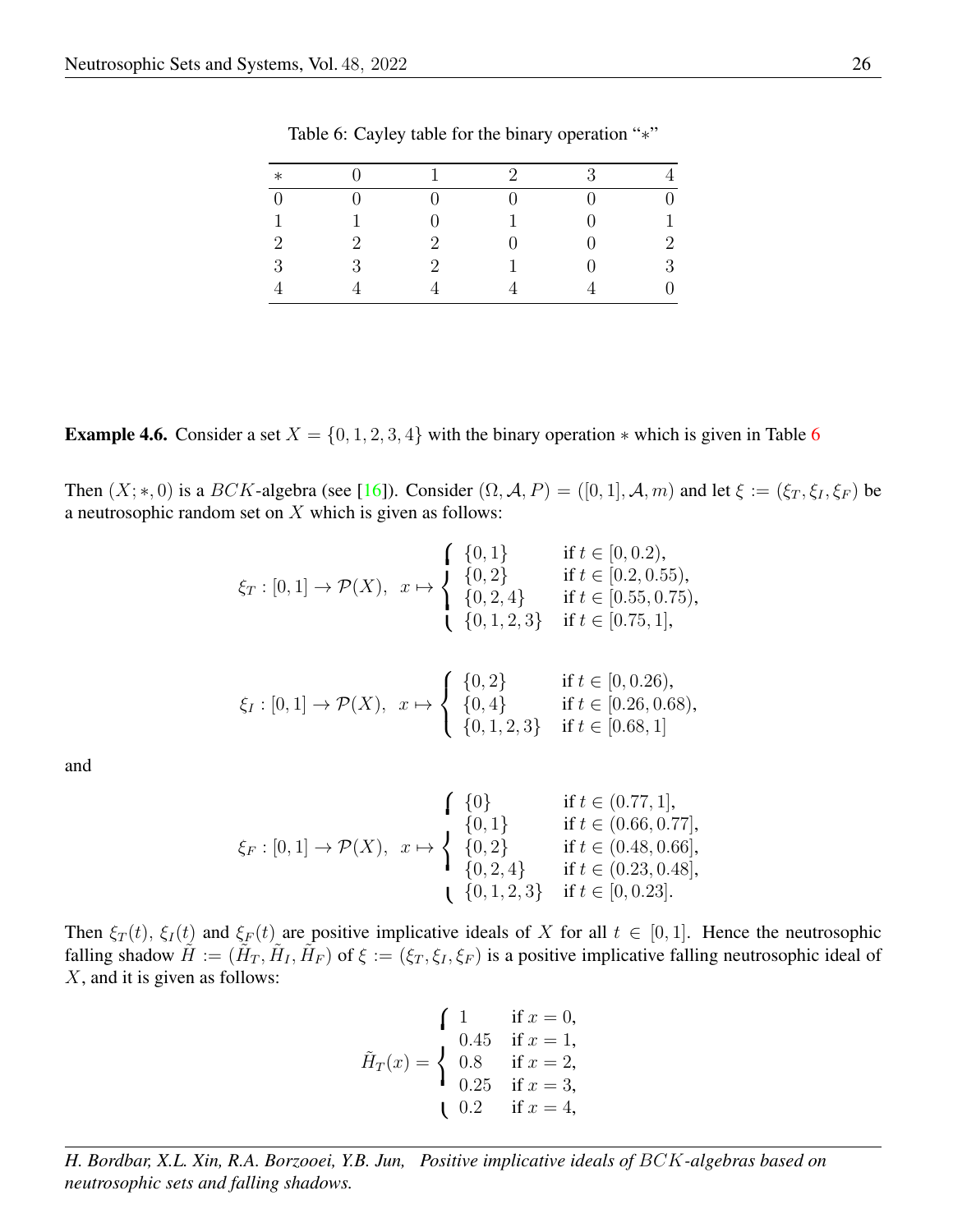$$
\tilde{H}_I(x) = \begin{cases}\n1 & \text{if } x = 0, \\
0.32 & \text{if } x \in \{1, 3\}, \\
0.58 & \text{if } x = 2, \\
0.42 & \text{if } x = 4,\n\end{cases}
$$

and

$$
\tilde{H}_F(x) = \begin{cases}\n0 & \text{if } x = 0, \\
0.66 & \text{if } x = 1, \\
0.34 & \text{if } x = 2, \\
0.77 & \text{if } x = 3, \\
0.75 & \text{if } x = 4.\n\end{cases}
$$

But  $\tilde{H} := (\tilde{H}_T, \tilde{H}_I, \tilde{H}_F)$  is not a positive implicative  $(\in, \in)$ -neutrosophic ideal of X since

$$
\tilde{H}_T(3*4) = \tilde{H}_T(3) = 0.25 < 0.8 = \tilde{H}_T((3*2)*4) \land \tilde{H}_T(2*4)
$$

and/or

$$
\tilde{H}_T(3*4) = \tilde{H}_T(3) = 0.77 > 0.66 = \tilde{H}_T((3*1)*4) \vee \tilde{H}_T(1*4).
$$

We provide relations between a falling neutrosophic ideal and a positive implicative falling neutrosophic ideal .

<span id="page-18-0"></span>**Theorem 4.7.** Let  $(\Omega, \mathcal{A}, P)$  be a probability space and let  $\tilde{H} := (\tilde{H}_T, \tilde{H}_I, \tilde{H}_F)$  be a neutrosophic falling shadow of a neutrosophic random set  $\xi := (\xi_T, \xi_I, \xi_F)$  on a BCK-algebra X. If  $\tilde{H} := (\tilde{H}_T, \tilde{H}_I, \tilde{H}_F)$  is a *positive implicative falling neutrosophic ideal of* X*, then it is a falling neutrosophic ideal of* X*.*

*Proof.* Let  $\tilde{H} := (\tilde{H}_T, \tilde{H}_I, \tilde{H}_F)$  be a positive implicative falling neutrosophic ideal of a BCK-algebra X. Then  $\xi_T(\omega_T)$ ,  $\xi_I(\omega_I)$  and  $\xi_F(\omega_F)$  are positive implicative ideals of X, and so  $\xi_T(\omega_T)$ ,  $\xi_I(\omega_I)$  and  $\xi_F(\omega_F)$  are ideals of X for all  $\omega_T$ ,  $\omega_I$ ,  $\omega_F \in \Omega$ . Therefore  $\tilde{H} := (\tilde{H}_T, \tilde{H}_I, \tilde{H}_F)$  is a falling neutrosophic ideal of X.  $\Box$ 

The following example shows that the converse of Theorem [4.7](#page-18-0) is not true in general.

**Example 4.8.** Consider a set  $X = \{0, 1, 2, 3, 4\}$  with the binary operation  $*$  which is given in Table [7](#page-18-1)

| $\ast$         |                             |   | റ        | $\mathbf{Q}$ |   |
|----------------|-----------------------------|---|----------|--------------|---|
| $\theta$       |                             |   |          |              |   |
| 1              |                             |   |          |              |   |
| $\overline{2}$ | $\mathcal{D}_{\mathcal{A}}$ | 2 |          |              | 2 |
| 3              | R                           | २ | $\Omega$ |              | ર |
|                |                             |   |          |              |   |

<span id="page-18-1"></span>Table 7: Cayley table for the binary operation "\*"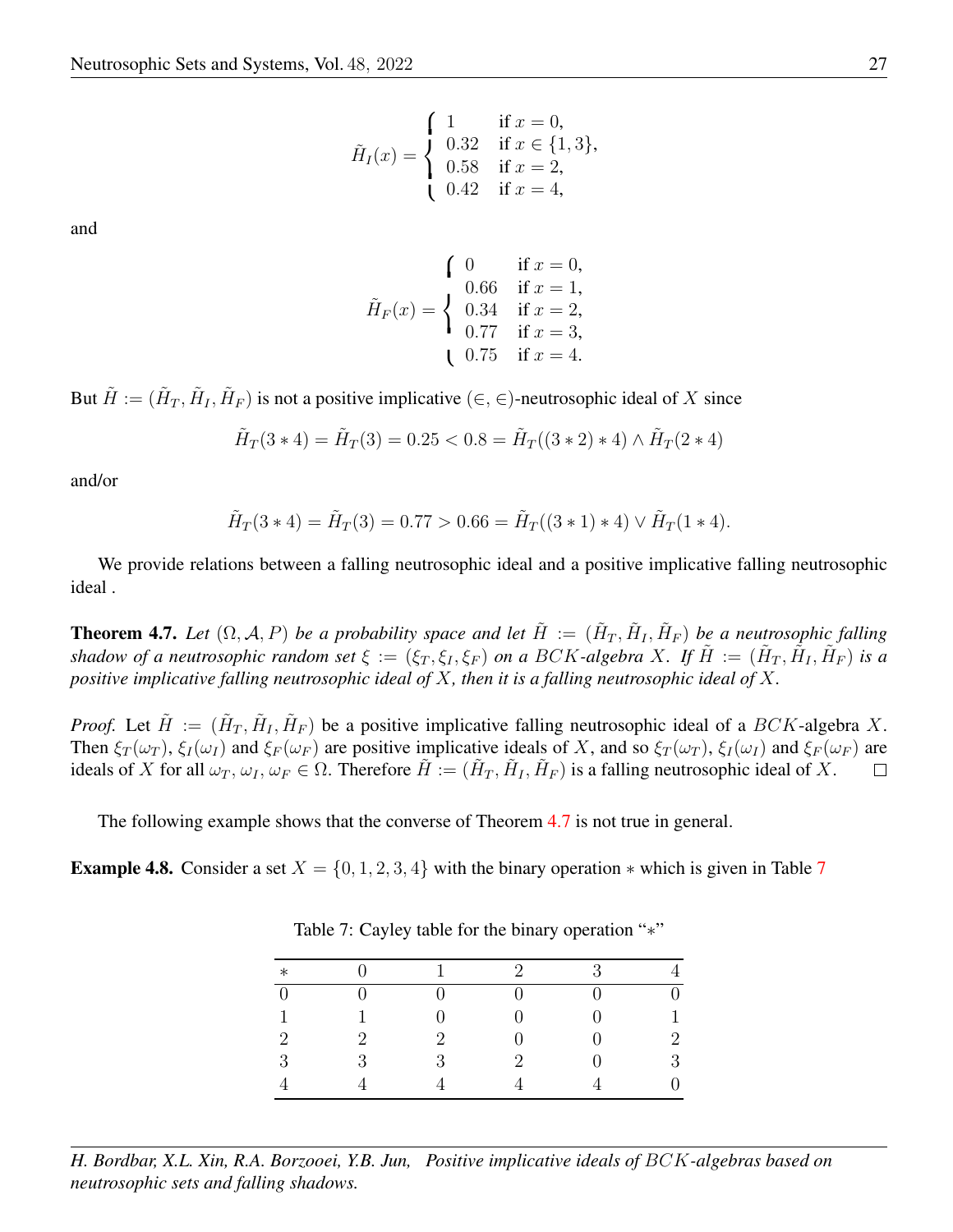Then  $(X;*,0)$  is a  $BCK$ -algebra (see [\[16\]](#page-20-17)). Consider  $(\Omega, \mathcal{A}, P) = ([0,1], \mathcal{A}, m)$  and let  $\xi := (\xi_T, \xi_I, \xi_F)$  be a neutrosophic random set on X which is given as follows:

$$
\xi_T : [0,1] \to \mathcal{P}(X), \quad x \mapsto \begin{cases} \{0,4\} & \text{if } t \in [0,0.37), \\ \{0,1,2,3\} & \text{if } t \in [0.37,0.67), \\ \{0,1,4\} & \text{if } t \in [0.67,1], \end{cases}
$$
\n
$$
\xi_I : [0,1] \to \mathcal{P}(X), \quad x \mapsto \begin{cases} \{0,4\} & \text{if } t \in [0,0.45), \\ \{0,1,2,3\} & \text{if } t \in [0,0.45), \end{cases}
$$

and

$$
\xi_F : [0,1] \to \mathcal{P}(X), \quad x \mapsto \begin{cases} \{0\} & \text{if } t \in (0.74, 1], \\ \{0,1\} & \text{if } t \in (0.66, 0.74], \\ \{0,4\} & \text{if } t \in (0.48, 0.66], \\ \{0,1,2,3\} & \text{if } t \in [0, 0.48]. \end{cases}
$$

 $(\tilde{H}_T, \tilde{H}_I, \tilde{H}_F)$  of  $\xi := (\xi_T, \xi_I, \xi_F)$  is a falling neutrosophic ideal of X. But it is not a positive implicative falling Then  $\xi_T(t)$ ,  $\xi_I(t)$  and  $\xi_F(t)$  are ideals of X for all  $t \in [0,1]$ . Hence the neutrosophic falling shadow  $\tilde{H}$  := neutrosophic ideal of X because if  $\alpha \in [0.67, 1], \beta \in [0, 0.45)$  and  $\gamma \in (0.66, 0.74]$ , then  $\xi_T(\alpha) = \{0, 1, 4\}$ ,  $\xi_I(\beta) = \{0, 4\}$  and  $\xi_F(\gamma) = \{0, 1\}$  are not positive implicative ideals of X respectively.

Since every ideal is positive implicative in a positive implicative  $BCK$ -algebra, we have the following theorem.

**Theorem 4.9.** Let  $(\Omega, \mathcal{A}, P)$  be a probability space and let  $\tilde{H} := (\tilde{H}_T, \tilde{H}_I, \tilde{H}_F)$  be a neutrosophic falling  $(\tilde{H}_T, \tilde{H}_I, \tilde{H}_F)$  is a falling neutrosophic ideal of X, then it is a positive implicative falling neutrosophic ideal *shadow of a neutrosophic random set*  $\xi := (\xi_T, \xi_I, \xi_F)$  *on a positive implicative BCK*-*algebra. If*  $\tilde{H} :=$ *of* X*.*

Corollary 4.10. *Let* (Ω, A, P) *be a probability space. For any* BCK*-algebra* X *which satisfies one of the following assertions*

$$
(\forall x, y \in X)(x * y = (x * y) * y),\n(\forall x, y \in X)((x * (x * y)) * (y * x) = x * (x * (y * (y * x))))),\n(\forall x, y \in X)(x * y = (x * y) * (x * (x * y))),\n(\forall x, y \in X)(x * (x * y) = (x * (x * y)) * (x * y)),\n(\forall x, y \in X)((x * (x * y)) * (y * x) = (y * (y * x)) * (x * y)),
$$

Let  $\tilde{H} := (\tilde{H}_T, \tilde{H}_I, \tilde{H}_F)$  be a neutrosophic falling shadow of a neutrosophic random set  $\xi := (\xi_T, \xi_I, \xi_F)$  on  $X$ . If  $\tilde H:=(\tilde H_T,\tilde H_I,\tilde H_F)$  is a falling neutrosophic ideal of X, then it is a positive implicative falling neutrosophic *ideal of* X*.*

## References

[1] H. Bordbar, BCK codes, Advances in Computational Intelligence, Vol. 2, No. 1 (2022), page 1–9.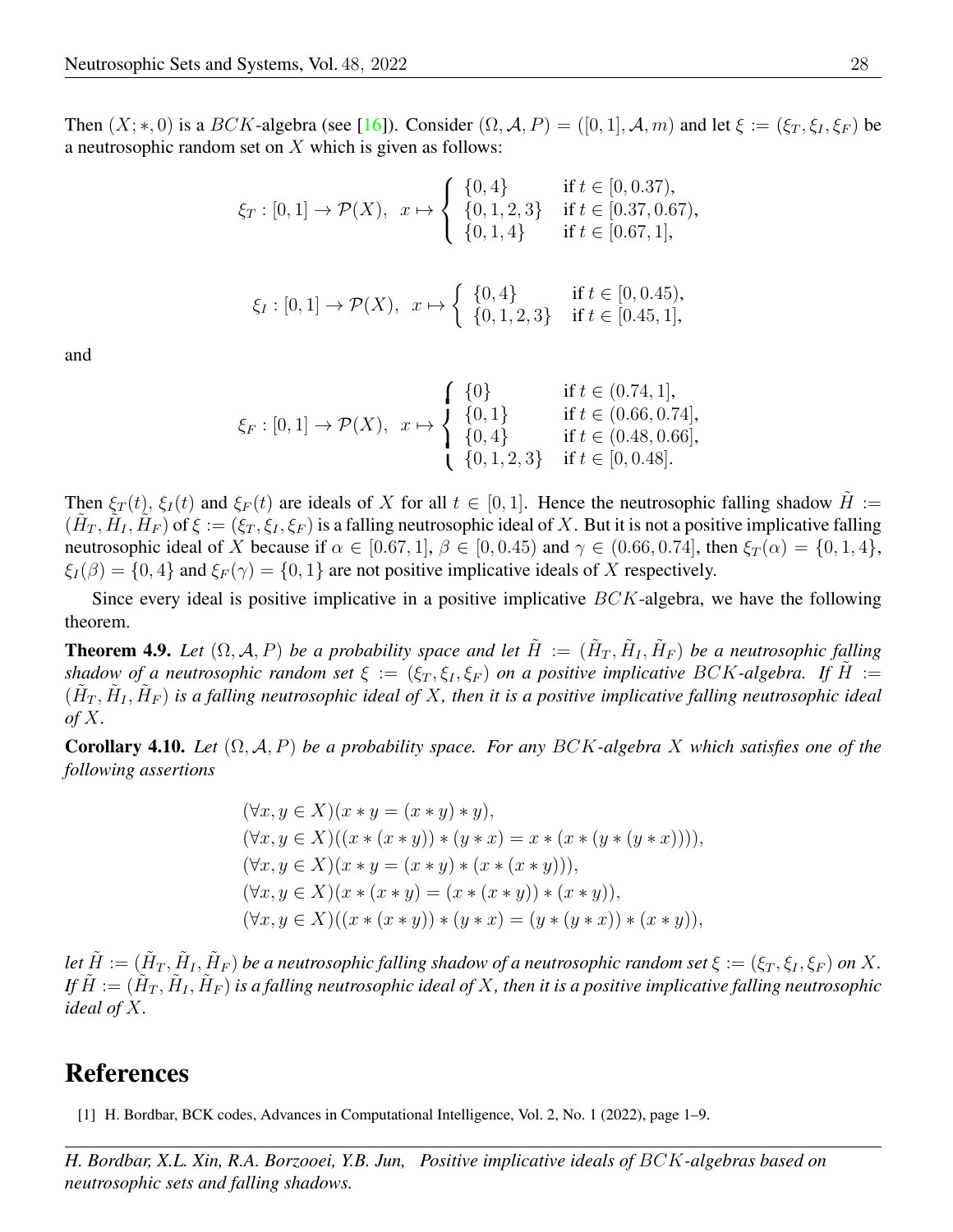- [2] H. Bordbar, I. Cristea, Divisible hypermodules, Analele Universității" Ovidius" Constanța, Vol. 30, No. 1 (2022), page 57–74.
- <span id="page-20-4"></span>[3] H. Bordbar, M. Mohseni Takallo, R.A. Borzooei, Y.B. Jun, BMBJ-neutrosophic subalgebra in BCK/BCI-algebras, Neutrosophic Sets and Systems, Vol. 31, No. 1 (2019), page 3.
- <span id="page-20-5"></span>[4] A. Borumand Saeid and Y.B. Jun, Neutrosophic subalgebras of BCK/BCI-algebras based on neutrosophic points, Ann. Fuzzy Math. Inform. 14 (2017), no. 1, 87–97.
- <span id="page-20-0"></span>[5] I.R. Goodman, Fuzzy sets as equivalence classes of random sets, in "Recent Developments in Fuzzy Sets and Possibility Theory"(R. Yager, Ed.), Pergamon, New York 1982, pp. 327–343.
- <span id="page-20-15"></span>[6] K. Iséki, On  $BCI$ -algebras, Math. Seminar Notes 8 (1980), 125–130.
- <span id="page-20-16"></span>[7] K. Iséki and S. Tanaka, An introduction to the theory of  $BCK$ -algebras, Math. Japon. 23 (1978), 1–26.
- <span id="page-20-18"></span>[8] Y. Huang, *BCI-algebra,* Science Press, Beijing, 2006.
- <span id="page-20-6"></span>[9] Y.B. Jun, Neutrosophic subalgebras of several types in  $BCK/BCI$ -algebras, Ann. Fuzzy Math. Inform. **14** (2017), no. 1, 75–86.
- <span id="page-20-19"></span>[10] Y.B. Jun and C.H. Park, Falling shadows applied to subalgebras and ideals of BCK/BCI-algebras, Honam Math. J. 34 (2012), no. 2, 135–144.
- <span id="page-20-7"></span>[11] Y.B. Jun, F. Smarandache and H. Bordbar, Neutrosophic N-structures applied to BCK/BCI-algebras Information 8 (4) (2017), 128.
- <span id="page-20-11"></span>[12] Y.B. Jun, F. Smarandache and H. Bordbar, Neutrosophic falling shadows applied to subalgebras and ideals in  $BCK/BCI$ algebras, Ann. Fuzzy Math. Inform, 15 (3), 253-263.
- <span id="page-20-12"></span>[13] Y.B. Jun, F. Smarandache, S.Z. Song and H. Bordbar, Neutrosophic Permeable Values and Energetic Subsets with Applications in BCK/BCI-Algebras, Mathematics 5(6) (2018), 74–90.
- <span id="page-20-13"></span>[14] Y.B. Jun, F. Smarandache and Mehmat Ali Öztürk, Commutative falling neutrosophic ideals in BCK-algebras, Neutrosophic Sets and Systems, 20 (2018), 44–53.
- <span id="page-20-8"></span>[15] Y.B. Jun, S.Z.Song, F. Smarandache, H. Bordbar, Neutrosophic Quadruple BCK/BCI-Algebras, Axioms 7 (2) (2018), 41.
- <span id="page-20-17"></span>[16] J. Meng and Y. B. Jun, BCK*-algebras,* Kyungmoonsa Co. Seoul, Korea 1994.
- <span id="page-20-9"></span>[17] M. Mohseni Takallo, H. Bordbar, R.A. Borzooei, Y.B. Jun, BMBJ-neutrosophic ideals in BCK/BCI-algebras, Neutrosophic Sets and Systems, 27 (1) (2019), 2.
- <span id="page-20-14"></span>[18] G. Muhiuddin, H. Bordbar, F. Smarandache and Y.B. Jun, Further results on  $(\in, \in)$ -neutrosophic subalgebras and ideals in BCK/BCI-algebras, Neutrosophic Sets and Systems, 20 (2018), 36–43.
- <span id="page-20-10"></span>[19] M.A. Öztürk and Y.B. Jun, Neutrosophic ideals in  $BCK/BCI$ -algebras based on neutrosophic points, J. Inter. Math. Virtual Inst. 8 (2018), 1–17.
- <span id="page-20-1"></span>[20] F. Smarandache, Neutrosophy, Neutrosophic Probability, Set, and Logic, ProQuest Information & Learning, Ann Arbor, Michigan, USA, 105 p., 1998. http://fs.gallup.unm.edu/eBook-neutrosophics6.pdf (last edition online).
- <span id="page-20-2"></span>[21] F. Smarandache, A Unifying Field in Logics: Neutrosophic Logic. Neutrosophy, Neutrosophic Set, Neutrosophic Probability, American Reserch Press, Rehoboth, NM, 1999.
- <span id="page-20-3"></span>[22] F. Smarandache, Neutrosophic set-a generalization of the intuitionistic fuzzy set, Int. J. Pure Appl. Math. 24 (2005), no.3, 287–297.